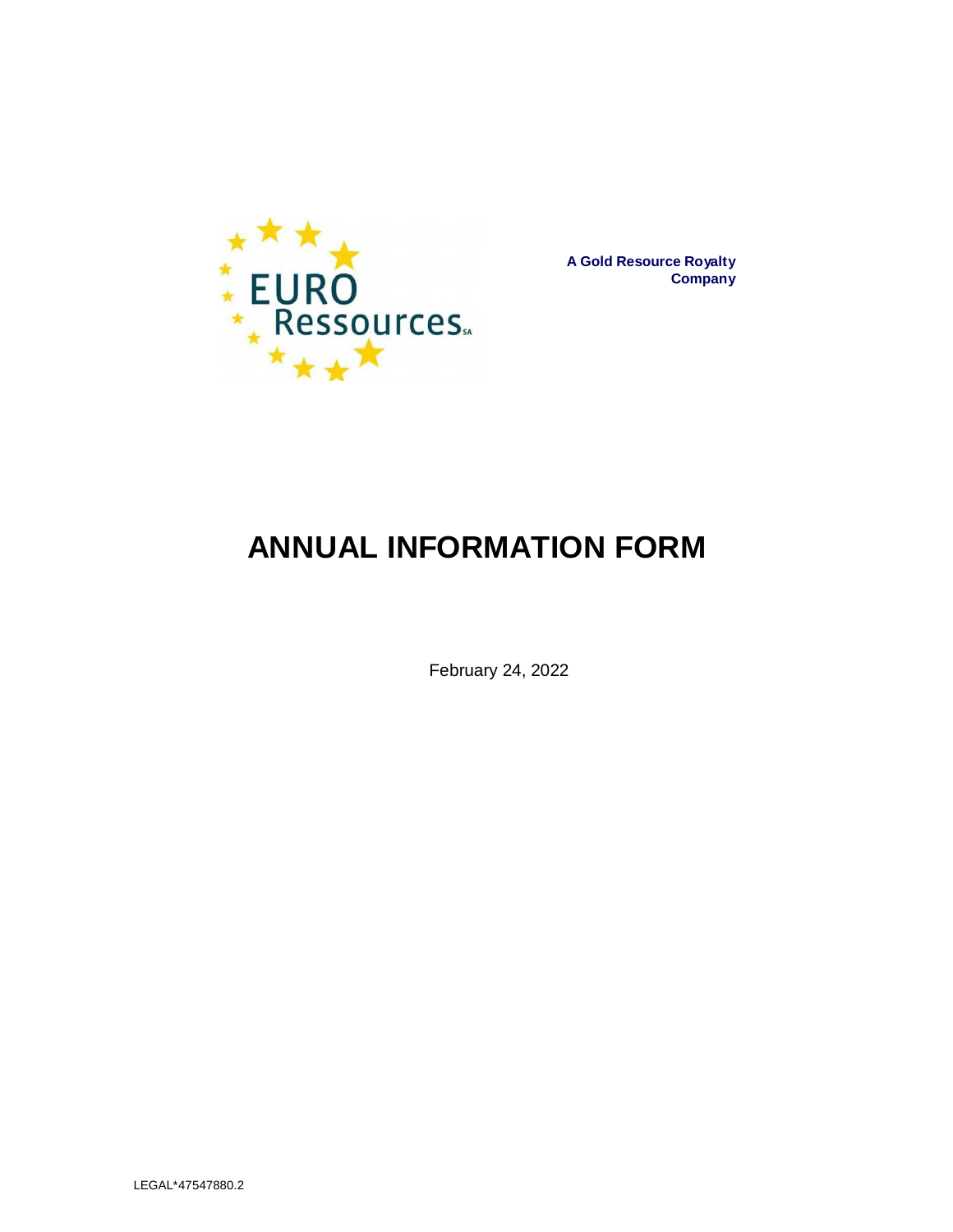# **TABLE OF CONTENTS**

| <b>Forward Looking Statements</b>                  | 2               |
|----------------------------------------------------|-----------------|
| <b>Currency and Exchange Rates</b>                 | 2               |
| Name and Organization                              | 3               |
| Description of the Company's Business              | 3               |
| Development of the Company's Business              | 3               |
| Three Year History                                 | 3               |
| Significant Acquisitions and Dispositions          | 3               |
| <b>Future Plans</b>                                | 3               |
| <b>Rosebel Royalty</b>                             | 3               |
| Other Information Regarding the Company's Business | 6               |
| Risk Factors                                       | 6               |
| Directors and Officers                             | 9               |
| <b>Audit and Corporate Governance Committee</b>    | 10              |
| Dividends and Issuance Premium                     | 12 <sup>°</sup> |
| <b>Capital Structure</b>                           | 12 <sup>°</sup> |
| <b>Market for Securities</b>                       | 14              |
| <b>Transfer Agent and Registrar</b>                | 14              |
| <b>Material Contracts</b>                          | 14              |
| Interests of Experts                               | 14              |
| Additional Information                             | 15              |

# **FORWARD LOOKING STATEMENTS**

This Annual Information Form contains forward-looking statements, with respect to the Company's financial condition, results of operations, business prospects, plans, objectives, goals, strategies, future events, capital expenditure, and exploration and development efforts. Words such as "anticipates", "expects", "intends", "plans", "forecasts", "projects", "budgets", "believes", "seeks", "estimates", "could", "might", "should", and similar expressions identify forward-looking statements. Although the Company believes that its plans, intentions and expectations reflected in these forward-looking statements are reasonable, the Company cannot be certain that these plans, intentions or expectations will be achieved. Actual results, performance or achievements could differ materially from those contemplated, expressed or implied by the forward-looking statements contained in this Annual Information Form. The Company faces the risk of adverse effects on business operations due to epidemics, pandemics or other public health crises, including the current outbreak of novel coronavirus ("COVID-19"). These statements include comments regarding expectations of future participation rights payments. These statements reflect management's current expectations regarding future events and operating performance and speak only as of the date of this Annual Information Form. These forward looking statements involve a number of risks and uncertainties. See "Risk Factors".

# **CURRENCY AND EXCHANGE RATES**

In this Annual Information Form, certain additional information is presented in United States dollars ("US\$"), in Canadian dollars ("C\$") and in euros ("€"). On December 31, 2021, US\$1.00 equalled C\$1.2656 or €0.8790.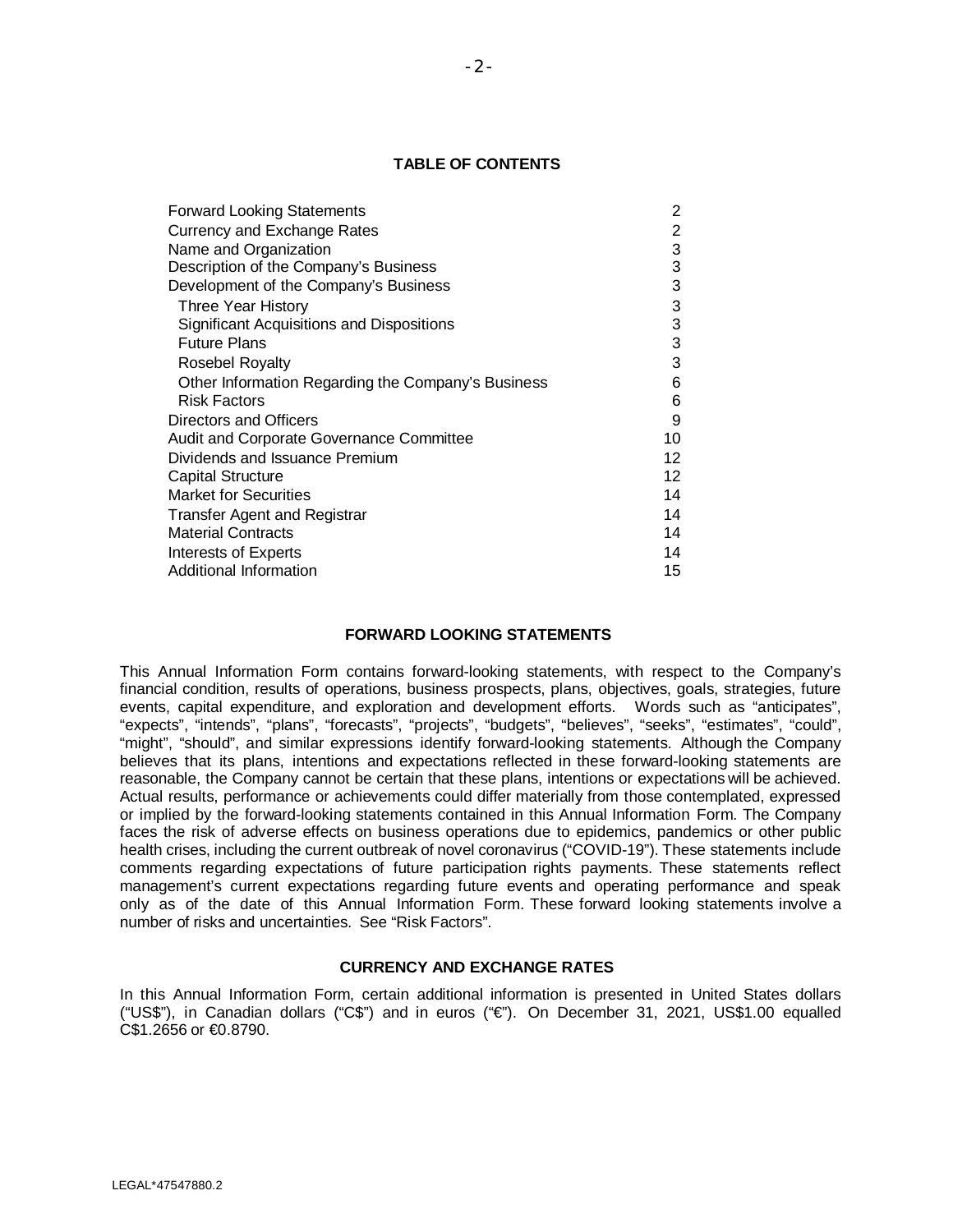#### **NAME AND ORGANIZATION**

EURO Ressources S.A. (the "Company") is a corporation incorporated under the laws of France on April 20, 1993 under the name "Guyanor Ressources S.A.". On June 23, 2005, the Company's name was changed to its present name. The Company's registered office is located at 23, rue du Roule, 75001 Paris, France. The Company's principal executive office is located at 401 Bay Street, Suite 3200, PO Box 153, Toronto, Ontario, Canada M5H 2Y4. The Company has no subsidiaries. The Company's website address is www.euroressources.fr.

# **DESCRIPTION OF THE COMPANY'S BUSINESS**

As at December 31, 2021, IAMGOLD France S.A.S. ("IAMGOLD France"), an indirect wholly owned subsidiary of IAMGOLD Corporation ("IAMGOLD"), owned approximately 89.71% of all issued and outstanding shares of EURO and 94.25% of the voting rights of EURO.

Main assets of the Company are a royalty on the Rosebel gold mine production in Suriname (the "Rosebel royalty"), a royalty on the Paul Isnard concessions, a silver stream from a subsidiary of Orezone Gold Corporation ("Orezone") and marketable securities. The Rosebel royalty is payable by IAMGOLD. The Rosebel gold mine is 95%-owned by IAMGOLD, and is operated by IAMGOLD. The royalty on the Paul Isnard concessions is a net smelter returns production royalty on future production of the Paul Isnard concessions and an area of interest surrounding the concessions in French Guiana, owned under a joint venture agreement between Orea Mining Corp. and Nord Gold SE. (Compagnie Minière Montagne d'Or). The silver stream entitles EURO to receive 50% of the payable silver production over the life of mine on Orezone's Bomboré Project, located in Burkina Faso, West Africa.

## **DEVELOPMENT OF THE COMPANY'S BUSINESS**

# **Three-Year History**

#### **Significant Acquisitions and Dispositions**

As at December 31, 2021, EURO held marketable securities comprised of 19,095,345 shares of Orea Mining Corp. ("Orea") (9.3% of outstanding shares; December 31, 2020: 9.7%) and 3,819,069 shares of Allegiant Gold Ltd. ("Allegiant") (4.9% of outstanding shares; December 31, 2020: 6.2%).

## **Future Plans**

In 2022, the Company will continue to receive a royalty on the Rosebel Gold Mine in Suriname. The Bombore project is anticipated to reach commercial production in the third quarter of 2022. Management continues to assess opportunities that could grow the Company beyond the current asset base.

## **Rosebel Royalty**

#### *Economic Terms of the Rosebel Royalty*

The Rosebel Royalty provides for payment by IAMGOLD to the Company of cash amounts determined with reference to the volume of gold produced at the Rosebel Gold Mine. The Rosebel Royalty requires IAMGOLD to pay an amount determined as the product of: (i) gold production and (ii) in respect of production from soft and transitional rock, 10% of the amount by which the gold price exceeds US\$300 per ounce and in respect of production from hard rock, 10% of the amount by which gold price exceeds US\$350 per ounce. The royalty is calculated and payable quarterly and after deduction from production of a fixed royalty of 2% of production payable in kind to the Government of Suriname. The Rosebel Royalty payable by IAMGOLD applies to the first 7.0 million ounces of attributable production from the mine. As of December 31, 2021, the Rosebel mine had produced 5.5 million ounces of gold and 1.5 million ounces of gold remain under the Rosebel Royalty contract. Rosebel's proven and probable gold reserves as at December 31, 2021 were estimated to be 2.6 million ounces of gold (December 31, 2020: 3.4 million ounces).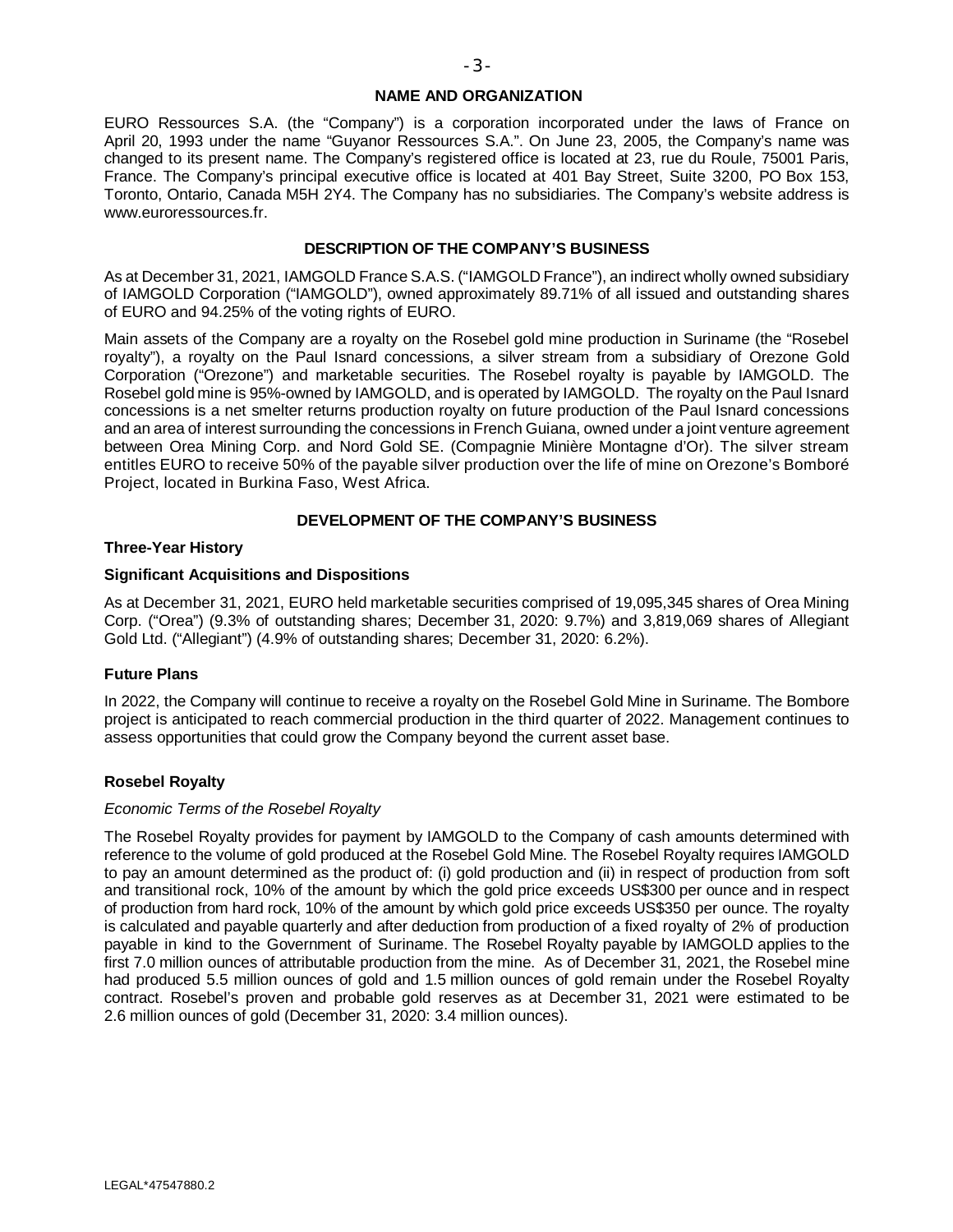## *Underlying Mineral Resources of the Rosebel Gold Mine*

National Instrument 43-101 of the Canadian Securities Administrators ("NI 43-101") contains certain requirements relating to disclosure of technical information in respect of mineral projects. Pursuant to the provisions of section 9.2(1) of NI 43-101, because the Company's interest in the Rosebel Gold Mine is a royalty interest, the Company is not required to file a technical report because IAMGOLD, as a reporting issuer under Canadian securities legislation, has prepared a technical report on the Rosebel Gold Mine entitled "Rosebel Gold Mine, Suriname NI 43-101 Report" (the "Rosebel Report") with an effective date of December 31, 2021.

Unless stated otherwise, the information in the sections below, other than information subsequent to December 31, 2021, is based upon the Rosebel Report, authored by current or former employees of IAMGOLD Corporation and its subsidiary, Rosebel Gold Mine, (being Alain Mouton, Stéphane Rivard, Michel Dromacque and Gilles Ferlatte), as well as by SRK Consulting (Canada) Inc. ("SRK") and authored by current or former employees of SRK (Oy Leuangthong and Aleksandr Mitrofanov), as well as by WSP Canada Inc. ("WSP") and authored by current or former employees of WSP (Ian Hugh Crundwell and Bruno Perron). [Reference shoul](http://www.sedar.com/)d be made to the full text of the Rosebel Report, which is available for review on SEDAR at www.sedar.com. The Rosebel Report is the source of the scientific and technical information regarding the Rosebel Gold Mine for the purposes of this Annual Information Form.

The Gross Rosebel concession ("RGM concession") (Geological Mining Department (GMD) No. 468/02) covers an area of 17,000.0 ha in the north-central part of Suriname at a latitude of 5° 25' North and a longitude of 55° 10' West. The RGM concession lies in the district of Brokopondo, between the Suriname River to the east and the Saramacca River to the west, approximately 80 kilometres south of the capital of Paramaribo. Suriname is a former Dutch colony located on the northeastern coast of South America. The Saramacca property is located approximately 25 kilometres southwest of the Rosebel processing plant. The Saramacca property covers an area of approximately 4,975 ha, straddling the Brokopondo and Sipaliwini districts of Suriname. The reserves of the Saramacca deposit of the Rosebel mine are not included in the definition of the property per the EURO participation right agreement.

The following is the summary of the Rosebel Report and is reproduced below in accordance with applicable securities legislation.

"The Rosebel mine area consists of the following RGM concessions:

- The Rosebel and Saramacca land package consists of two exploitation concessions, Gross Rosebel and Pikin Saramacca, and nine exploration concessions, all located on contiguous ground. Gross Rosebel contains the following producing deposits, Royal Hill, Mayo, Rosebel, Koolhoven-J Zone, Pay Caro, and East Pay Caro. Saramacca contains the producing Saramacca deposit

- RGM obtained seven rights of exploration, namely Charmagne 1, Charmagne 2, Charmagne West, Anjoemara, LEF, Headley's Reef and Thunder Mountain under the terms and conditions of the Second Amendment and the Mining Decree in August 2017. The seven rights of exploration under the Second Amendment expired in August 2020. RGM filed for extension of these ROE of which approval is still pending.

All these concessions are owned by Rosebel Gold Mines N.V. ("RGM"), which is a Surinamese company created for the purpose of exploring for and developing all minerals, including gold, precious metals, base metals and stones and operating the Rosebel mine. IAMGOLD holds a 95% interest in RGM, while the Republic of Suriname holding the remaining 5%.

RGM signed a Letter of Agreement with the Republic of Suriname on August 30, 2016, to acquire the rights to the Saramacca property which was subsequently amended. The Saramacca project is owned under a joint venture agreement between RGM holding 70% and NV1, a wholly-owned company of the Republic of Suriname, holding the remaining 30% interest. The reserves of the Saramacca deposit of the Rosebel mine are not included in the definition of the property per the EURO participation right agreement.

Commercial production of gold at the Rosebel mine began in February 2004.

Based on the review of the Rosebel mine for the purposes of this report, the author makes the following recommendations (see Section 26 of the Rosebel Report):

- · Continue to update the resources models as new data becomes available.
- · Continue drilling to upgrade the Inferred Mineral Resources to Indicated Mineral Resources.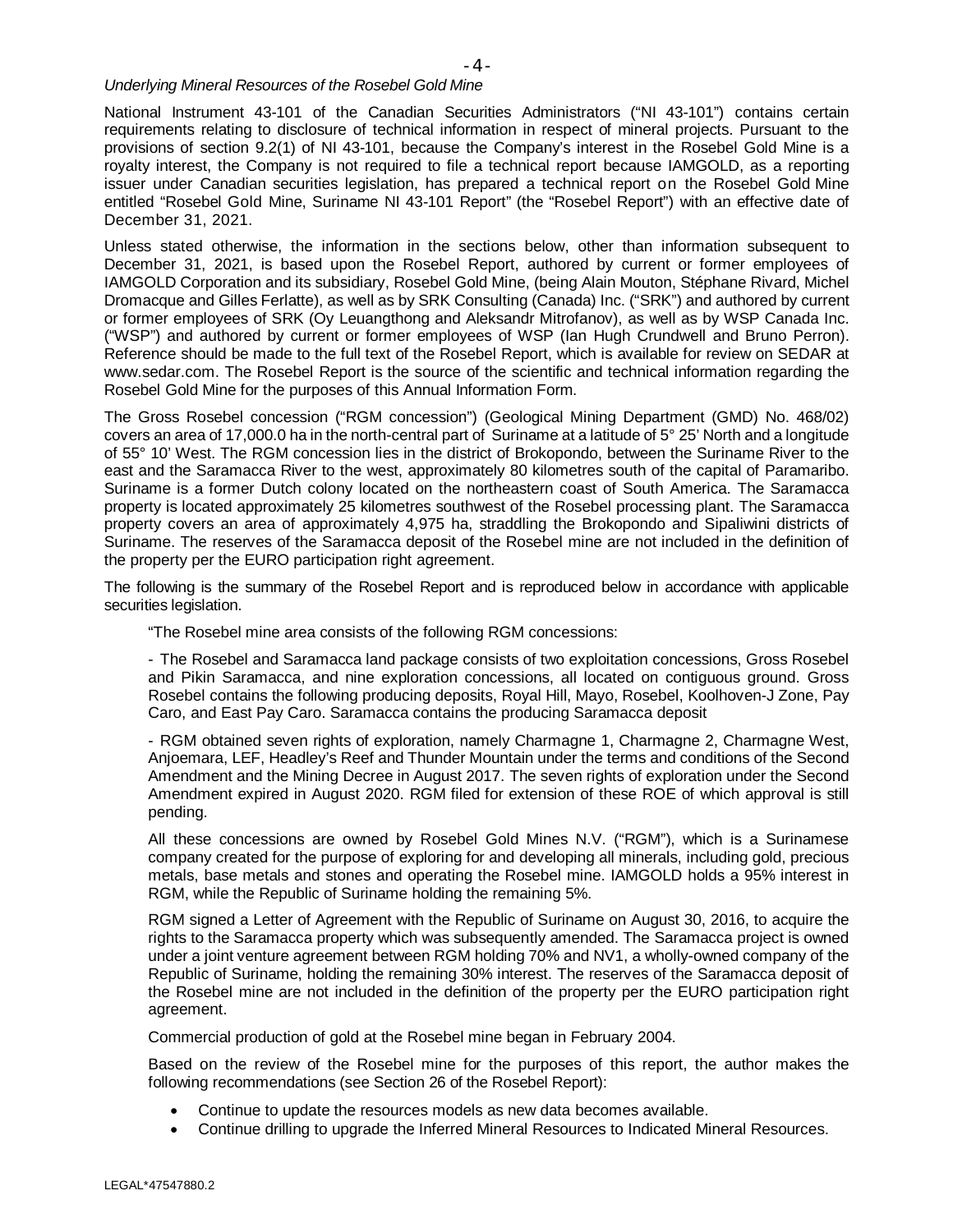- · Complete geological studies to build on existing knowledges and improve the understanding of the geological and structural settings at Rosebel and Saramacca.
- · Test the lateral and depth extent of the Rosebel and Saramacca gold mineralization to potentially expand the Mineral Resources.
- Continue monitoring analytical QC data produced by the primary laboratories and investigate poor performances to institute corrective action when required.
- · Maintain consistency in keeping a small number of reference materials over a range of appropriate gold grades in order to develop a meaningful statistical performance going forward.
- Implement a stringent planning and operations process following the variable cut-off grades in production, and closely monitor the reconciliation between planning and production.
- · Further refine the mine cost model for future input to the long term planning and scheduling designs.
- Continue optimization of the development of Saramacca, notably relevant to increasing recovery, achieving pit slope dewatering to improve overall slope angles in saprolite, and optimized WRSF designs to reduce berm construction requirements.
- Investigate underground development potential for the SM deposit.
- Investigate further the implementation of in-pit waste rock storage to reduce operational costs and decrease environmental liabilities.
- · Continue with the geometallurgical program commenced in 2019/2020 for Rosebel and Saramacca.
- · Continue to evaluate ore hardness pit, weathering type, lithology, and at depth.
- Carry out TSF expansion studies.
- Continue advancing the third expansion of the TSF facility (TSF3) EISA permitting process. While other changes to the Rosebel facilities are required to support the 2022 LOMP, it is not currently anticipated that these changes will require additional permits or approval."

# Project Description, Location and Access

See Sections 4.2.1, 4.8 and 5 of the Rosebel Report.

History

See Section 6.1 of the Rosebel Report.

Geological Setting and Mineralization

See Sections 7.1 and 7.2 of the Rosebel Report.

Deposit Types

See Section 8 of the Rosebel Report.

**Exploration** 

See Section 9 of the Rosebel Report.

Drilling

See Section 10.1 and 10.6.1 of the Rosebel Report.

Sample Preparation, Analyses and Security and Data Verification

See Sections 11 and 12 of the Rosebel Report.

Mineral Processing and Metallurgical Testing

See Section 13 of the Rosebel Report.

Mineral Resource and Mineral Reserve Estimates

See Sections 14.1, 14.2 and 15.7.1 of the Rosebel Report as well as the below information.

Mining Methods

See Section 16 of the Rosebel Report.

Recovery Methods

See Section 17 of the Rosebel Report.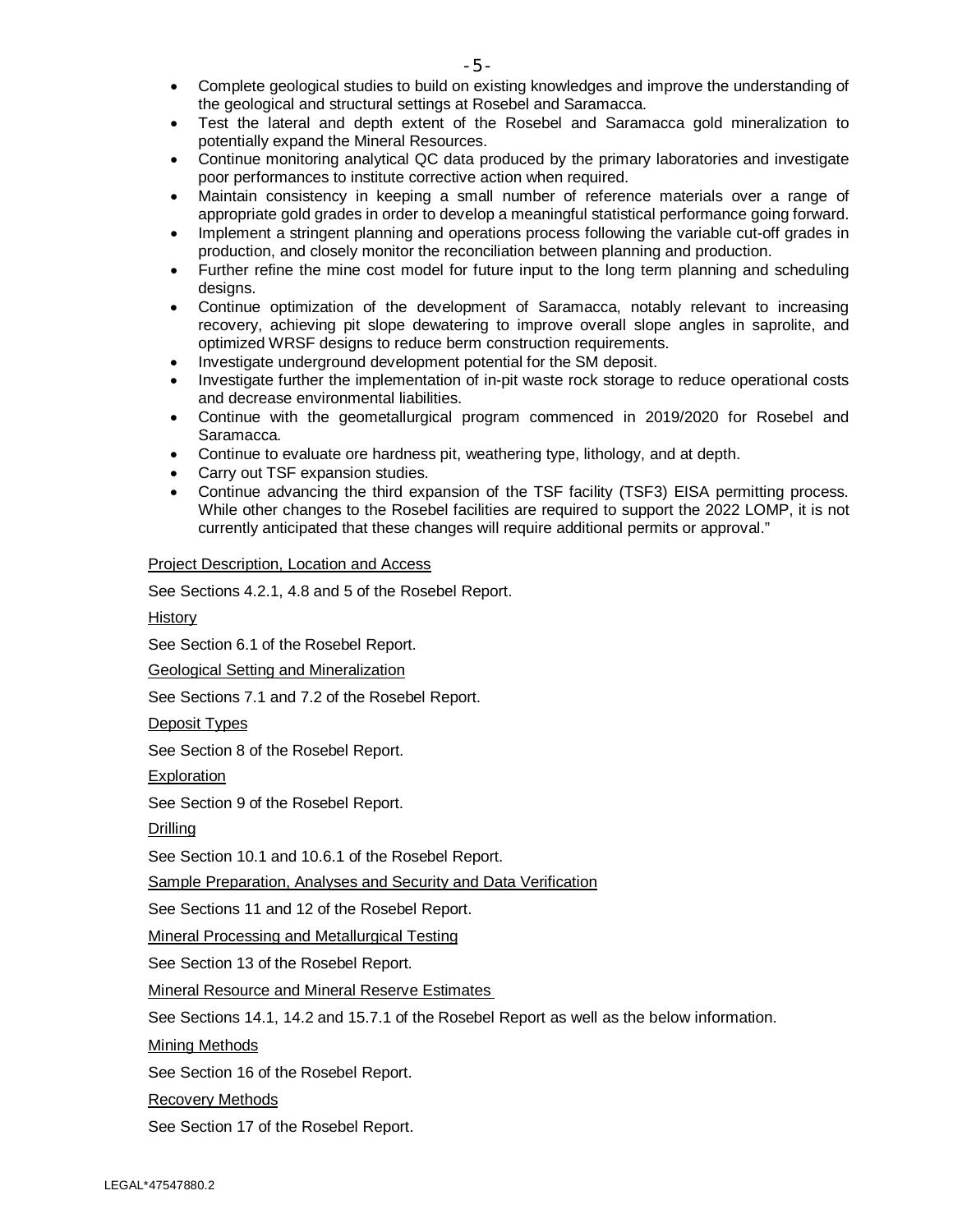Infrastructure, Market Studies and Contracts

See Sections 18 and 19 of the Rosebel Report.

Environmental Studies, Permitting and Social or Community Impact

See Section 20 of the Rosebel Report.

Capital and Operating Costs and Economic Analysis

See Sections 21 and 22 of the Rosebel Report.

By news release dated January 12, 2022, IAMGOLD reported that as at December 31, 2021 the following were the mineral resource and mineral reserve estimates for the Rosebel Gold Mine.

|                                    | Tonnes  | Grade    | Ounces contained |
|------------------------------------|---------|----------|------------------|
|                                    | (000)   | (g/t Au) | (000 ounces)     |
| Reserves <sup>1</sup>              |         |          |                  |
| Proven                             | 10.828  | 0,6      | 219              |
| Probable                           | 75.974  | 1,0      | 2.377            |
| <b>Total</b>                       | 86.802  | 0,9      | 2.596            |
| Measured and indicated resources 1 |         |          |                  |
| Measured                           | 10.736  | 0,6      | 233              |
| Indicated                          | 139.813 | 1,0      | 4.567            |
| <b>Total</b>                       | 150.549 | 1,0      | 4.800            |
| Inferred resources <sup>1</sup>    |         |          |                  |
| <b>Total inferred</b>              | 16.051  | 0,9      | 455              |

1. Measured and indicated resources are inclusive of proven and probable reserves. Rosebel mineral reserves have been estimated as of December 31, 2021 using a gold price of US\$1,300 per ounce and mineral resources have been estimated as of December 31, 2021 using a gold price of US\$1,500 per ounce.

## **Other Information Regarding the Company's Business**

#### Employees and Support Services Agreement

As at the date of this Annual Information Form, the Company had no employees.

Effective November 10, 2015, the independent directors of the Company approved a new support services agreement between IAMGOLD and EURO, (hereafter the "Agreement"), which has been approved by EURO's Shareholders other than IAMGOLD at the general meeting of EURO held on May 25, 2016. The objective of the Agreement was to provide clarificati[on on support ser](http://www.sedar.com/)vices provided. A copy of the Agreement is available under the Company's issuer profile on www.sedar.com. The Agreement covers certain day-to-day services (including assistance with (i) cash management and investment, (ii) accounting and financial services, (iii) corporate secretary, (iv) investor relations and shareholder communications, as well as governmental relations, (v) legal and tax services, and (vi) technical and geological support) provided by IAMGOLD to the Company. IAMGOLD's address is 401 Bay Street, Suite 3200, Toronto, Ontario, Canada M5H 2Y4. The Agreement provides that the Company will pay IAMGOLD all direct and indirect costs incurred by IAMGOLD in providing the support services, plus a mark-up equal to 5% of such costs.

#### Environmental Matters

The Company is not a party to any environmental litigation, nor does it have any outstanding notices of violation.

## **Risk Factors**

In addition to the general business and market risks commonly associated with public companies, there are risks specifically associated with the type and nature of the Company's operations. Due to the following factors and others disclosed elsewhere in this Annual Information Form, actual results, performance or achievements of the Company could differ materially from those projected by the Company.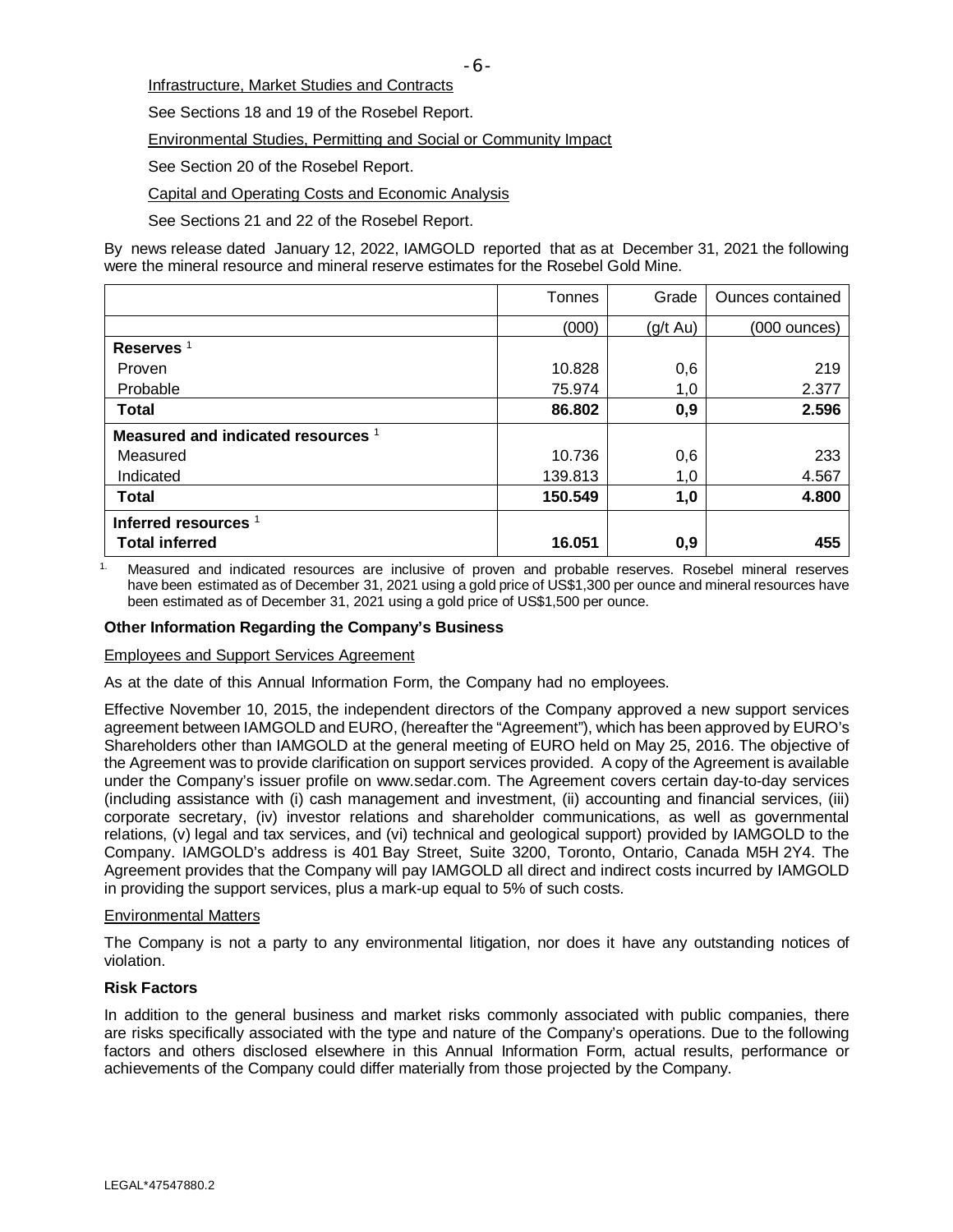#### Rosebel Gold Mine Operations

The basis for determining the payments to be made to the Company under the Rosebel Royalty is gold production at the Rosebel Gold Mine, which is located in Suriname. The Company has no control or influence over the operations of the Rosebel Gold Mine. The operations of the Rosebel Gold Mine are exposed to various levels of political, economic and other risks and uncertainties associated with operating in a foreign jurisdiction. These risks and uncertainties include, but are not limited to, currency exchange rates; high rates of inflation; labour unrest; renegotiation or nullification of existing concessions, licenses, permits and contracts; changes in taxation policies; restrictions on foreign exchange; changing political conditions; currency controls and governmental regulations that favor or require the awarding of contracts to local contractors or require foreign contractors to employ citizens of, or purchase supplies from, a particular jurisdiction.

#### Paul Isnard Concessions

The net smelter returns production royalty ("NSR royalty") covers future production of the Paul Isnard concessions and an area of interest surrounding the concessions in French Guiana owned under a joint venture agreement between Columbus Gold Corp. and Nord Gold SE (Compagnie Minière Montagne d'Or. Royalty income will be calculated by applying the percentage of royalty to the net smelter return established based on revenues from the sale of gold calculated per the average monthly gold price (in United States dollars) less applicable deductions per the agreement. The royalty percentage is 1.8% on the first two million ounces of gold and 0.9% on the next three million ounces of gold.

For more information on Montagne d'Or project (part of the larger Paul Isnard sector) in French Guiana, refer to https://montagnedor.fr/. The contents of such website are not incorporated herein by reference.

In 2019, the statements by the French Government regarding the Compagnie Minière Montagne d'Or, to which the Paul Isnard royalty is attached, have created some uncertainty around the delivery of the various authorizations and permits not yet obtained and required for developing the project, and can potentially affect the operational and financial capacities of the project. Failure to obtain operating permits would result in the need to depreciate in full the net book value of the assets relating to the Paul Isnard royalty.

On December 24, 2020, the Cayenne Administrative Court ordered the French State to extend the Montagne d'Or mining concessions within 6 months of the decision.

On February 3, 2021, the French Government announced that it was appealing the Administrative Court's decision to extend the Montagne d'Or mining concessions.

On July 22, 2021, Orea announced that the Administrative Court of Appeal in Bordeaux has rejected the French Government's appeal and request for a stay of execution of the court rulings of December 24, 2020. In its ruling, the Court of Appeal concluded that the arguments put forth by the French Government were without merit and that the joint venture submitted complete applications and met all requirements for the renewal of the mining concessions. Furthermore, the JV filed additional pleadings before the Court of Appeal in Bordeaux to issue an injunction ordering the French Government to pay a fine of €20,000 per day to the JV, retroactive to the date of the initial court ruling of December 24, 2020.

On October 7, 2021, Orea reported that it had received confirmation that the French Government had filed a final appeal to the French Supreme Court on the renewal of the Montagne d'Or mining titles. The Supreme Court will conduct an analysis on whether to admit or reject to hear the appeal.

On January 10, 2022, Orea reported that the JV is still awaiting a decision by the Supreme Court on whether it will admit and hear a final appeal by the French Government.

In the impairment test performed at December 31, 2021, the Company considered that the various authorizations and permits would be granted under conditions that will allow the JV to go on with this project. The Company believes that it is premature to conclude that an impairment should be recorded on the Paul Isnard royalty asset at this stage. Therefore, The Company continues to assume that the various authorizations and permits would be granted under conditions that will allow the joint venture to go forward with this project, although the timing is somewhat uncertain. No impairment charges were recorded in the statement of earnings for the year ended December 31, 2021.

EURO also owned 19,095,345 shares of Orea, 9.3% of outstanding shares at December 31, 2021.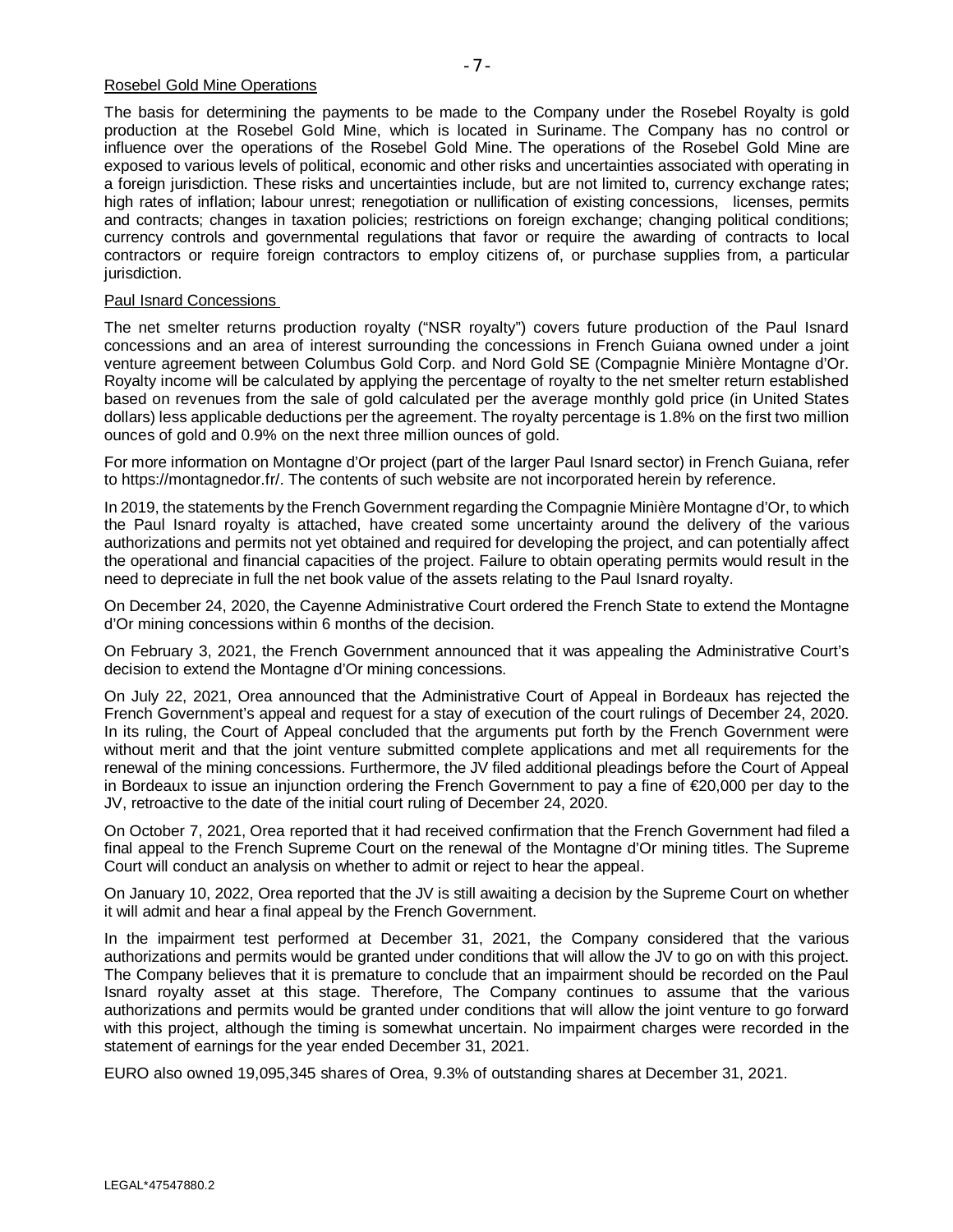#### Bombore Project

The silver stream entitles to receive 50% of the payable silver production over the life of mine on Orezone's Bombore Project, located in Burkina Faso, West Africa. The silver stream also stipulates a minimum guaranteed delivery obligation of 37,500 ounces of silver per annum subject to a catch-up payment on a shortfall on specified timelines, until delivery of 375,000 ounces of payable silver after which the minimum annual payment guarantee will no longer apply. Orezone has the right to buy back 50% of the silver stream in certain circumstances for \$7.15 million.

For more information on Bombore project in Burkina Faso, refer to https://www.orezone.com/en/bomboreproject/overview/. The contents of such website are not incorporated herein by reference.

Uncertainty of Reserve and Other Mineralization Estimates

There are numerous uncertainties inherent in estimating proven and probable reserves and other mineralization. The estimation of reserves and other mineralization is a subjective process and the accuracy of any such estimate is a function of the quality of available data and of engineering and geological interpretation and judgment.

Results of drilling, metallurgical testing, the price of gold and silver and production and the evaluation of mine plans subsequent to the date of any estimate may justify revision of such estimates. No assurance can be given that the volume and grade of reserves recovered and rates of production will not be less than anticipated. Assumptions about prices are subject to great uncertainty and gold and silver prices have fluctuated widely in the past.

#### Risks Associated with the Fluctuation of Gold and Silver Prices

The Company's revenues are derived from the payments associated with the mining and production of gold at the Rosebel Gold Mine.

The price of gold and silver fluctuates significantly, and is affected by numerous factors beyond the Company's control, including central bank lending, sales and purchases of gold and silver, global or regional consumptive patterns (such as the development of gold and silver coin programs), speculative activities and increased production due to new mine developments and improved mining and production methods. The effect of these and other factors on the price of gold and silver cannot be predicted accurately.

The current demand for, and supply of, gold and silver affect gold and silver prices but not necessarily in the same manner as they affect the prices of other commodities. The potential supply of gold and silver consists of new mine production plus existing stocks of bullion and fabricated gold and silver held by governments, financial institutions, industrial organizations and individuals. Since mine production in any single year constitutes a very small portion of the total potential supply of gold and silver, normal variations in current production do not necessarily have a significant effect on the supply of gold and silver or on its price.

The Company has no financial instruments in place regarding its royalty on gold production from the Rosebel Gold Mine.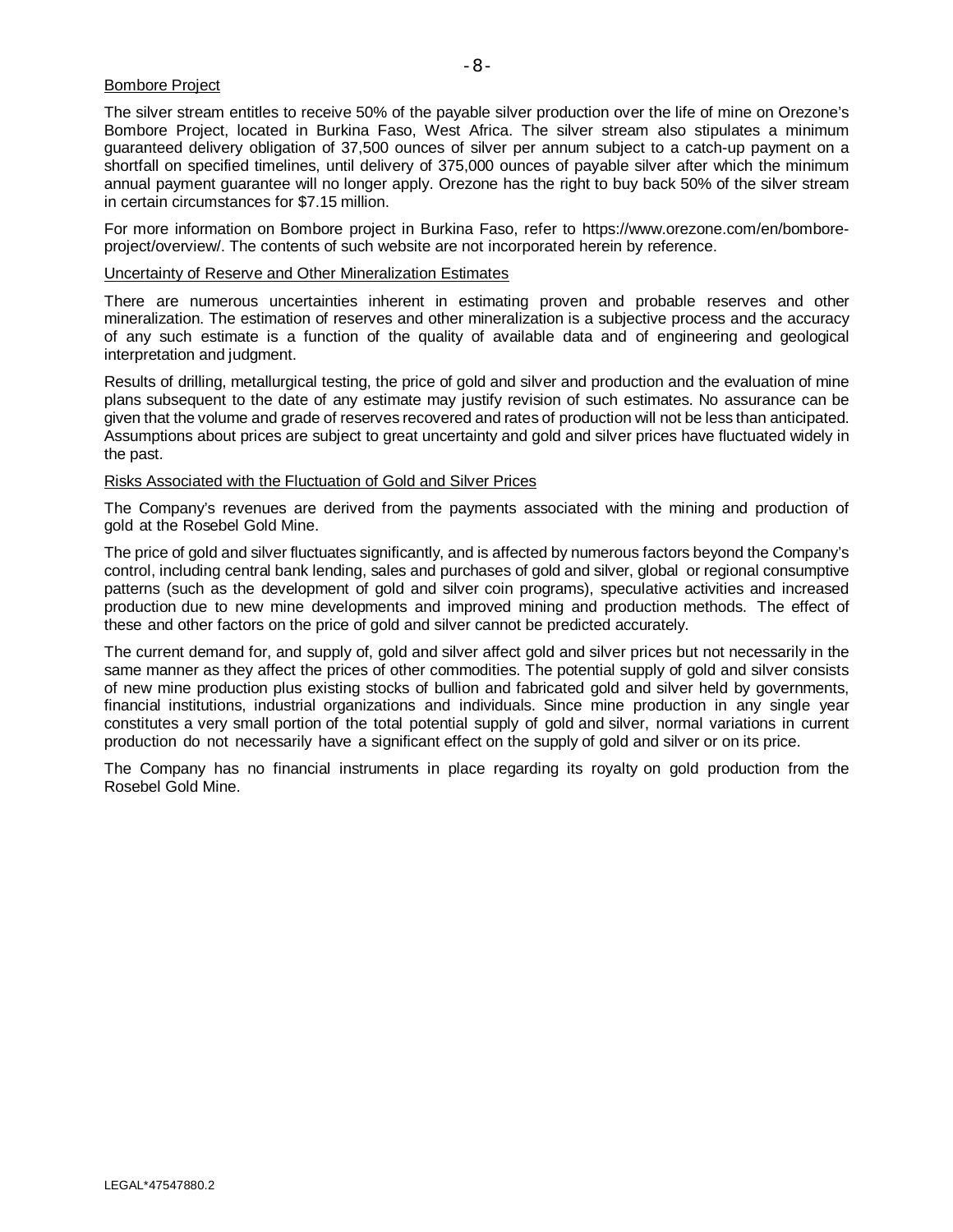#### Requirements for Permits and Licenses

Companies which own and operate the mining operations from which payments under the royalties are derived, require licenses and permits from various governmental authorities. There can be no assurance that such companies complied with all technical and procedural formalities in the law in connection with the grant of such licenses or permits. Management understands that these companies presently hold or have applied for all necessary licenses and permits to carry on the activities which it is currently conducting under

applicable laws and regulations in respect of its properties, and also believes these companies are presently complying in all material respects with the terms of such laws, regulations, licenses and permits, although these companies may be in breach of certain provisions of such laws, regulations, licenses and permits from time to time. Such licenses and permits issued or applied for are subject to changes in regulations and in various operating circumstances. There can be no assurance that these companies will be able to obtain or maintain in force all necessary licenses and permits that may be required for it to conduct further exploration or commence construction or operation of mining facilities at properties under exploration or maintain continued operations at economically justifiable costs.

## Operation Hazards and Responsibilities

The Company does not operate any mining projects. However, payments under the Rosebel Royalty are derived from gold produced at the Rosebel Gold Mine, and the operations at that mine (and hence the ability of that mine to produce gold) are subject to operational hazards which are beyond the control of the Company and which include environmental hazards, the discharge of pollutants or hazardous chemicals, industrial accidents, labor disputes, encountering unusual or unexpected geological or operating conditions, slope failures, cave-ins, failure of pit walls or dams and fire, changes in the regulatory environment, illegal mining and natural phenomena such as inclement weather conditions, floods and earthquakes.

## Dependence on Support Services Provider

The Company has no employees. As described above under "Description of the Company's Business – Other Information Regarding the Company's Business – Employees and Support Services Agreement", the Company and IAMGOLD entered into a support services agreement on November 10, 2015 pursuant to which IAMGOLD provides the Company with certain day-to-day services (including assistance with cash management and investment, accounting and financial services, corporate secretary, investor relations and shareholder communications, as well as governmental relations, legal and tax services, and technical and geological support). The Company is dependent on the provision of these services.

## No Assurance of Continued Profitability

Although the Company has operated profitably since 2008, there can be no assurance of its ability to continue to operate profitably in the future. The inability of the Company to control the operations of the Rosebel Gold Mine may result in a material and adverse effect on the Company's profitability, results of operations and financial condition.

## Global COVID-19 Pandemic

The global COVID-19 pandemic continues to evolve. Despite widespread mass immunization programs intended to limit the effect of the virus in many countries, including Canada and Suriname, the emergence of new variants, such as the new Omicron variant, has been causing rates of infection to rapidly increase again globally. The previously implemented protocols remain in place and are reviewed on an ongoing basis to adapt to the evolving situation. The Company has been closely monitoring and taking necessary measures to manage the impact of the COVID-19 pandemic on all aspects of its operations.

At Rosebel, the COVID-19 situation has started to stabilize and improved during the fourth quarter, however the new Omicron variant remains a concern as new cases in January 2022 were the highest recorded since the start of the pandemic. Throughout 2021, workforce productivity levels were adversely impacted as a result of approximately 40% of the total workforce having had COVID-19 since the start of the pandemic. The site continues to monitor and implement mitigating measures to reduce the impact, including actively engaging in community related initiatives. Approximately 41% of the workforce was fully vaccinated as of December 2021.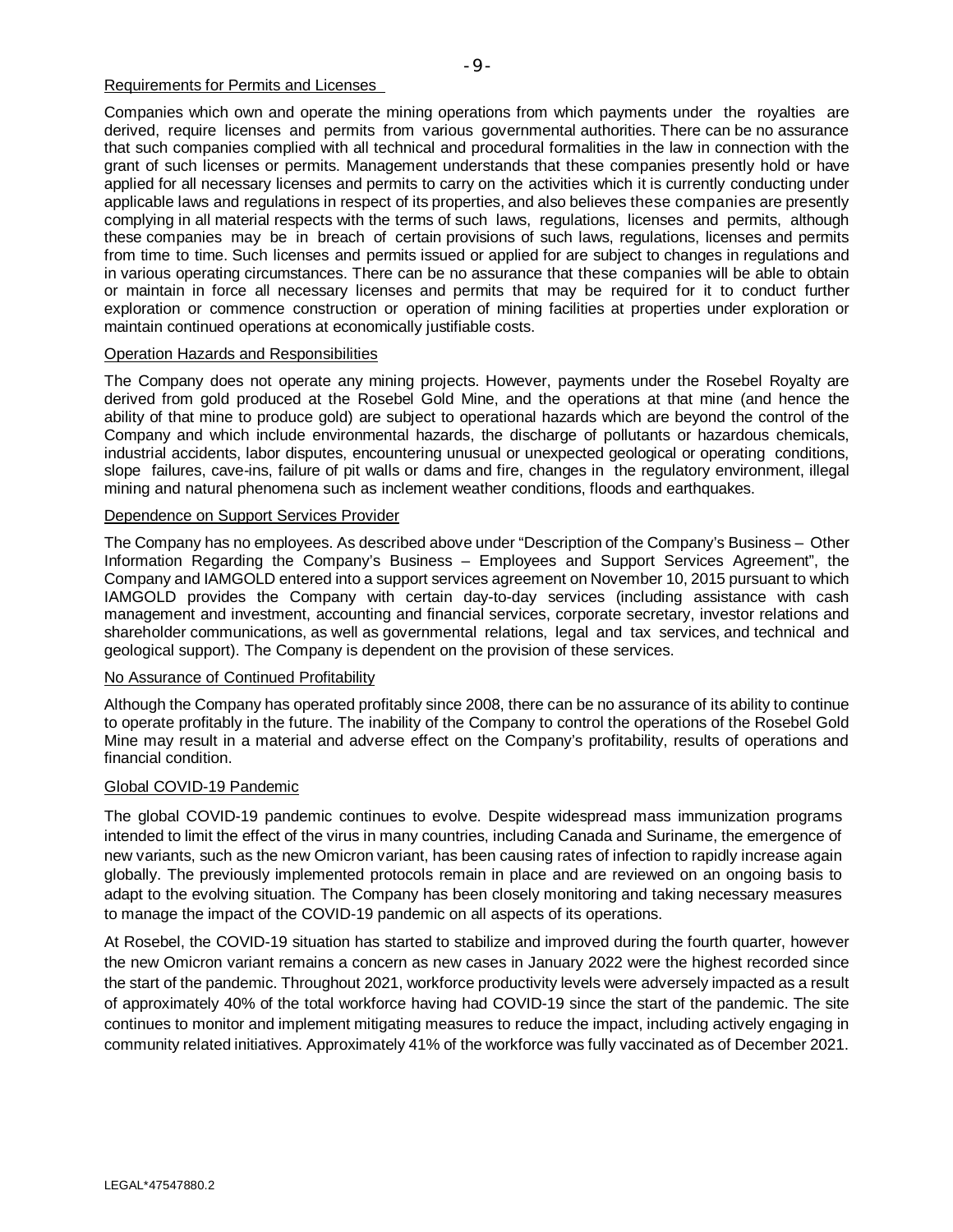# **DIRECTORS AND OFFICERS**

The name and municipality of residence of each of the Directors and senior management of the Company (along with their respective positions and offices held in the Company and their respective principal occupation) is as follows:

| Name and Municipality of Residence                     | Office and/or Principal Occupation                                                                                                                                                                                                                                                                                                                                                     |
|--------------------------------------------------------|----------------------------------------------------------------------------------------------------------------------------------------------------------------------------------------------------------------------------------------------------------------------------------------------------------------------------------------------------------------------------------------|
| <b>Tidiane Barry</b><br>Montreal, Quebec, Canada       | Directeur Général since 2019;<br>Director, Country, Burkina Faso at IAMGOLD Essakane<br>SA, a subsidiary of IAMGOLD since January 2020; prior<br>thereto, Director, Global Supply Chain, IAMGOLD from<br>August, 2018 to December 2019; Deputy General<br>Manager at Essakane SA, from 2009 to 2018.                                                                                   |
| Sophie Hallé<br>Montreal, Quebec, Canada               | Directeur Général Délégué since 2019;<br>Senior Manager, Finance & Administration,<br>IAMGOLD since 2006.                                                                                                                                                                                                                                                                              |
| Tim Bradburn<br>Mississauga, Ontario, Canada           | Director since 2020;<br>Senior Vice President, General Counsel and<br>Corporate Secretary, IAMGOLD since September<br>2007.                                                                                                                                                                                                                                                            |
| Silviu Bursanescu<br>Toronto, Ontario, Canada          | Director since 2021;<br>Senior Legal Counsel, IAMGOLD Corporation since<br>June, 2020; prior thereto, Senior Legal Counsel at<br>Bombardier Inc. from 2018 to 2020; Senior Legal<br>Counsel at Québécor Média Inc. from 2013 to 2018.                                                                                                                                                  |
| Susanne A. Hermans<br>Littleton, Colorado, USA         | Director since 2017;<br>Financial accounting consulting since 2016; Director,<br>Enduro Metals Corporation since June 2020.                                                                                                                                                                                                                                                            |
| Janandre Lamprecht<br>Toronto, Ontario, Canada         | Director since 2019;<br>Director, Reporting & Accounting Policy, IAMGOLD<br>since July 2018; prior thereto Manager, External<br>Reporting at Toronto Hydro Corporation from 2017 to<br>2018; Senior Manager at PWC Toronto and<br>Johannesburg from 2012 to 2017.                                                                                                                      |
| Dorena Quinn<br>Caledon, Ontario, Canada               | Director since 2022;<br>Vice President, People, IAMGOLD Corporation since<br>2018; prior thereto, Vice President, People and<br>Culture at Numeris from 2003 to 2018.                                                                                                                                                                                                                  |
| lan Smith<br>Delta, British Columbia, Canada           | Director since 2008;<br>Director, Sanatana Resources Inc. since January<br>2019 and Chairman since June 2019, Director, Numa<br>Numa Resources Inc. since January 2022; prior<br>thereto, Director, SOPerior Fertilizer Corp from May<br>2019 to June 2021, Director, Canada Coal Inc. from<br>February 2012 to March 2021 and Chairman of Santa<br>Fe Metals Corp. from 2013 to 2016. |
| David H. Watkins<br>Victoria, British Columbia, Canada | Director since 2006;<br>Director, Enduro Metals Corporation since March<br>2020, Director, Golden Minerals Company since July<br>2009 and Director, Commander Resources Ltd since<br>May 2007.                                                                                                                                                                                         |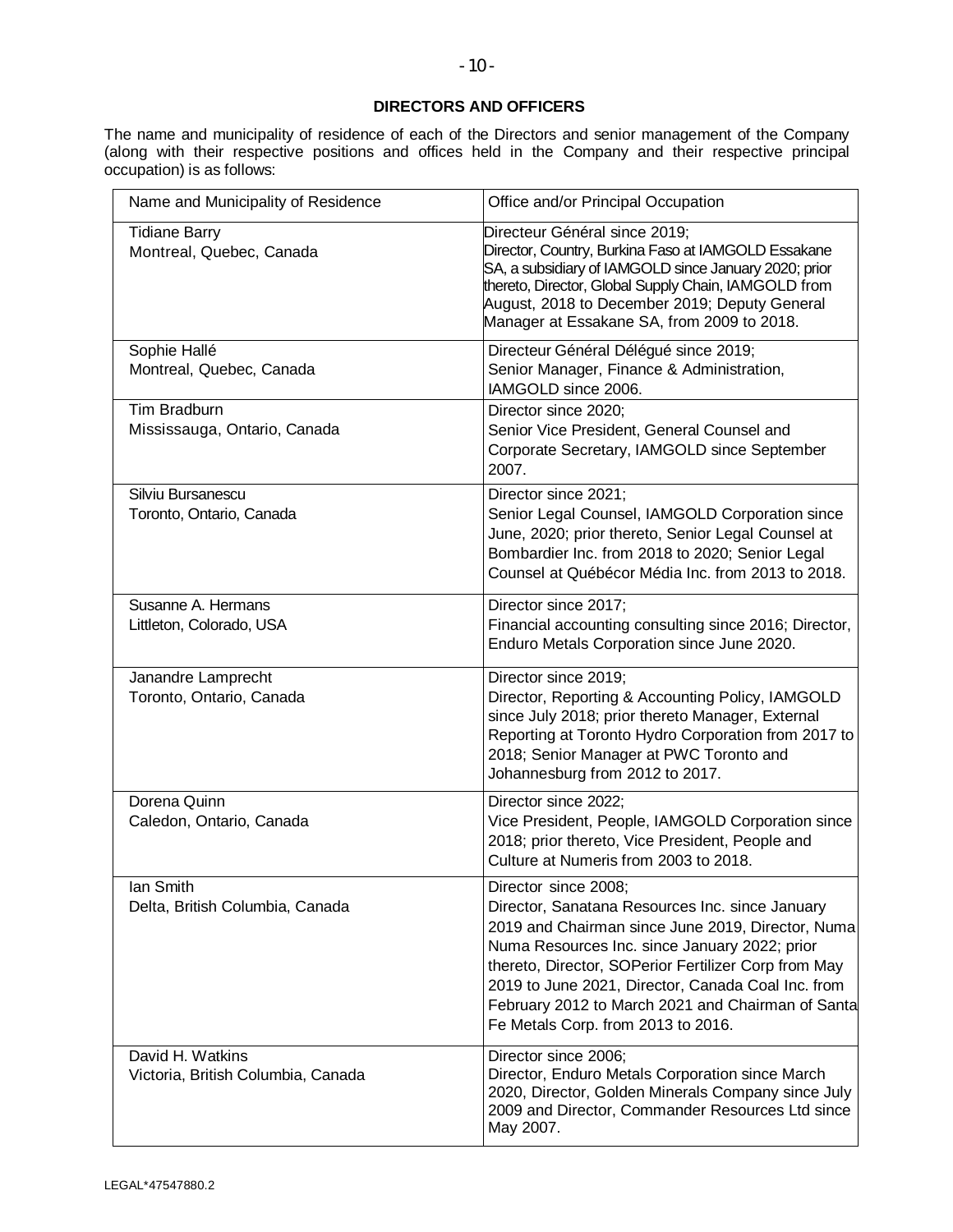The term of each director's office expires at the annual meeting of the Company.

The directors have established an Audit and Corporate Governance Committee, which is comprised of Susanne A. Hermans, Ian Smith and David H. Watkins. The directors have established a Compensation Committee, which is comprised of Ian Smith and David H. Watkins.

As of February 24, 2022, the directors and executive officers of the Company as a group did not own, directly and indirectly, or exercise control and direction over, any common shares of the Company.

To the knowledge of the directors, no director or executive officer of the Company is or has been within the ten years preceding the date of this Annual Information Form, a director, chief executive officer or chief financial officer of any issuer that:

- (a) was the subject of a cease trade or similar order or an order that denied the relevant company access to any exemption under securities legislation that was in effect for a period of more than 30 consecutive days, while the director or executive officer was acting in the capacity as a director, chief executive officer or chief financial officer of such issuer; or
- (b) was the subject of a cease trade or similar order or an order that denied the relevant company access to any exemption under securities legislation that was in effect for a period of more than 30 consecutive days that was issued after the director or officer ceased to be a director, chief executive officer or chief financial officer of such issuer that resulted from an event that occurred while that person was acting in such capacity;

To the knowledge of the directors, other than as set forth below, no director or executive officer of the Company, or IAMGOLD in its capacity as a shareholder of the Company:

- (a) is, as at the date of this Annual Information Form or has been within the 10 years before the date of this Annual Information Form a director or executive officer of any issuer that, while that person was acting in that capacity, or within a year of that person ceasing to act in that capacity, became bankrupt, made a proposal under any legislation relating to bankruptcy or insolvency or was subject to or instituted any proceedings, arrangement or compromise with creditors or had a receiver, receiver manager or trustee appointed to hold its assets; or
- (b) has, within the 10 years before the date of this Annual Information Form become bankrupt, made a proposal under any legislation relating to bankruptcy or insolvency, or become subject to or instituted any proceedings, arrangement or compromise with creditors, or had a receiver, receiver manager or trustee appointed to hold its assets.

Mr. David Watkins was a director of Landdrill International Inc. ("Landdrill") from June, 2011 until August 26, 2012. On August 31, 2012, Landdrill obtained an Initial Order from the Court of Queen's Bench of New Brunswick under the *Companies' Creditors Arrangement Act* (Canada) ("CCAA") granting protection from creditors. On May 30, 2013, the court terminated CCAA proceedings and Landdrill was adjudged bankrupt. Grant Thornton Poirier Ltd. of Saint John, New Brunswick was appointed trustee in respect of the bankruptcy.

Mr. Watkins was a director of Atna Resources Ltd ("Atna") from April 2000 to May 31, 2016. On November 18, 2015, Atna and its affiliated debtors each filed a voluntary petition for relief under Chapter 11 of title 11 of the United States Bankruptcy Code in the Bankruptcy Court for the District of Colorado. A plan for liquidation was confirmed by the court on November 29, 2016.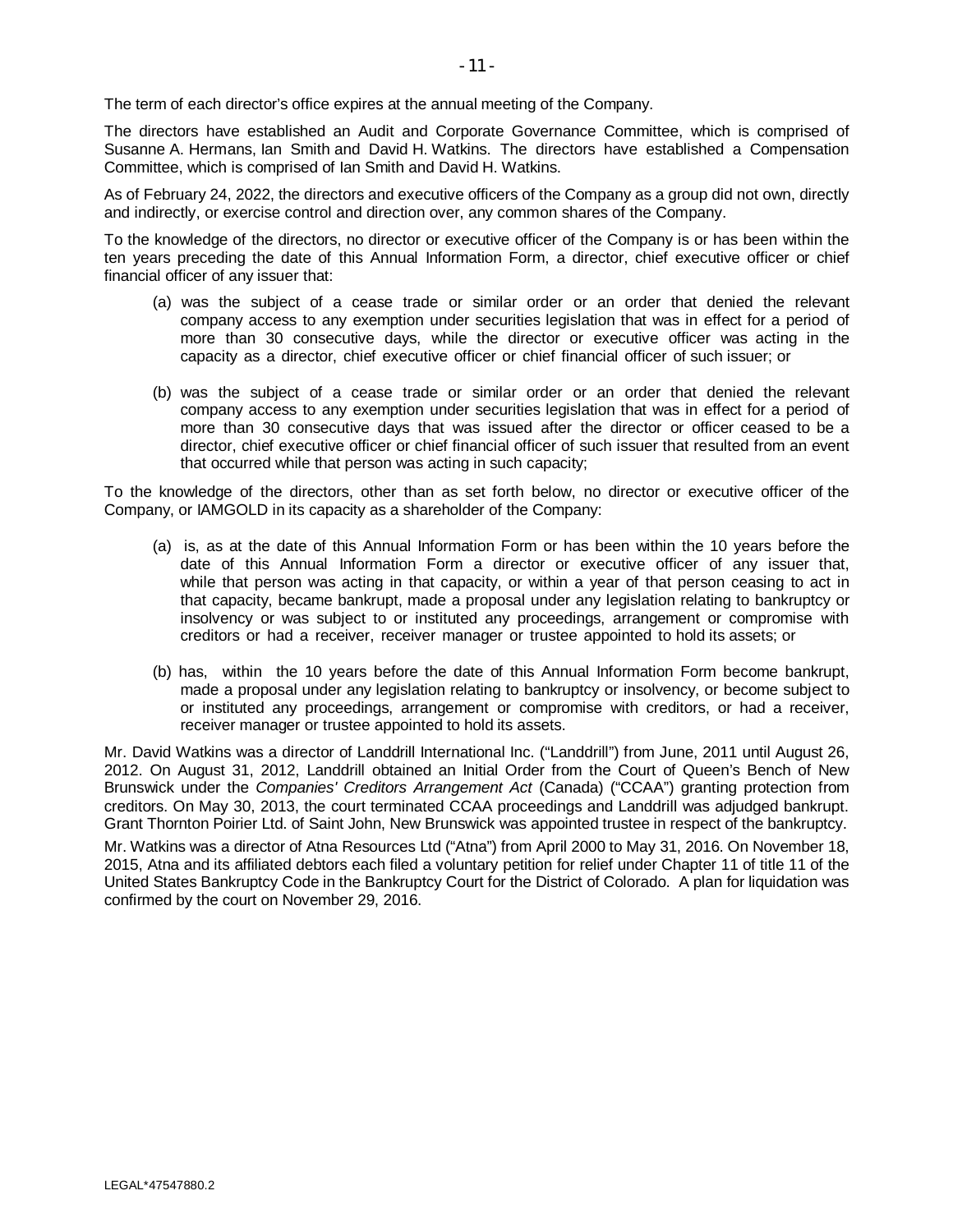# **AUDIT AND CORPORATE GOVERNANCE COMMITTEE**

#### **Audit and Corporate Governance Committee Charter**

The Audit and Corporate Governance Committee's charter is attached as an Appendix to this Annual Information Form.

#### **Composition of the Audit and Corporate Governance Committee**

The Audit and Corporate Governance Committee is comprised of three directors, Susanne A. Hermans, Ian Smith and David H. Watkins. Each member of the Audit Committee is "independent" and "financially literate" for the purposes of Multilateral Instrument 52-110 of the Canadian Securities Administrators ("MI 52- 110").

## **Education and Experience of the Members of the Audit Committee**

The following is a summary of the relevant education and experience of each of the members of the Audit Committee:

Ms. Hermans is both a Certified Public Accountant and a Chartered Global Management Accountant with over 20 years' experience in international finance, of which almost 15 years are in the gold mining industry. She has served as CFO, VP Finance, Controller, Chief Control and Compliance Officer, and as a Senior Finance Consultant for a myriad of international private and public companies. She is fluent in French, German, Spanish and English. Ms. Hermans holds a B.S. and M.B.A. from City University of Bellevue, Washington, located in Zurich, Switzerland, and a M.S. in Accounting from the University of Colorado at Denver.

Mr. Smith has extensive experience in the mining industry and serves as a director of several reporting issuers. Mr. Smith is experienced in corporate management, including acquisitions and take-over bid transactions, project management and as a senior consultant in the international precious and base metal industries. Mr. Smith is a mining engineer and holds a B.E. (Hons) from the University of Queensland, and is a Fellow of the AusIMM and a Chartered Professional Management designation.

Mr. Watkins is an international mining executive with over 50 years' experience in exploration and development, acquisitions and mergers, and mining operations and serves as a director of several reporting issuers. Mr. Watkins has a Bachelor's degree in Geology from Queen's University at Kingston and a Master's degree in Geology from Carleton University in Ottawa.

The directors believe that the education and experience of each of the members of the Audit Committee provide such members with:

- · an understanding of the accounting policies used by the Company to prepare its financial statements,
- the ability to assess the general application of such accounting policies in connection with the accounting for estimates, accruals and reserves,
- · experience in analyzing and evaluating financial statements that present a breadth and level of complexity of accounting issues that are generally comparable to the breadth and complexity of issues that can reasonably be expected to be raised by the Company's financial statements, and
- an understanding of internal controls and procedures for financial reporting.

## **Reliance on Certain Exemptions**

During the financial year ended December 31, 2021 the Company did not rely on the exemptions set out in sections 2.4, 3.2, 3.4, 3.5, Part 8, subsection 3.3(2) or section 3.6 of MI 52-110, nor did the Company rely on section 3.8 of MI 52-110.

# **Audit and Corporate Governance Committee Oversight**

During the financial year ended December 31, 2021, there was no recommendation of the Audit and Corporate Governance Committee to nominate or compensate the external auditor of the Company that was not adopted by the directors.

## **Pre-Approval Policies and Procedures**

The Audit and Corporate Governance Committee has not adopted specific policies or procedures for the engagement of non-audit services to be provided by the Company's external auditor. However, any such proposed engagement would be considered by the Audit and Corporate Governance Committee.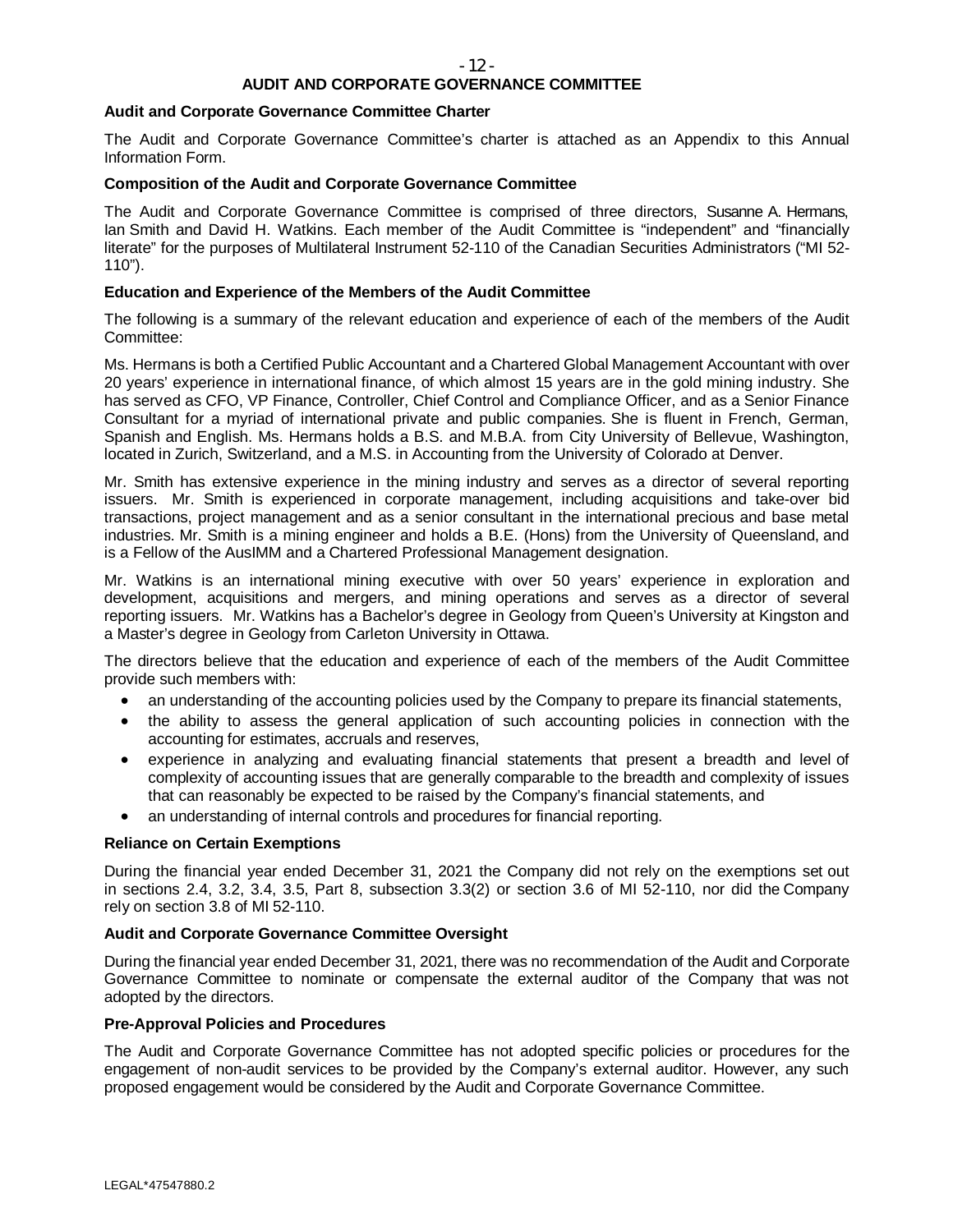#### **External Audit Service Fees**

#### *Audit Fees*

The Company's external audit fees expensed in relation to the year ended December 31, 2021 were €83,000 (2020 – €84,000).

#### *Audit Related Fees*

There were no fees billed in relation to the year ended December 31, 2021 or 2020 for professional services rendered by the Company's external auditors for services reasonably related to the performance of the audit or review of the issuer's financial statements and not reported under "Audit Fees" above.

#### *Tax Fees*

There were no fees billed in relation to the year ended December 31, 2021 or 2020 for professional services rendered by the Company's external auditors for tax compliance, tax advice, and tax planning.

#### *All Other Fees*

There were no fees billed in relation to the years ended December 31, 2021 or 2020 for other products and services provided by the Company's external auditors.

# **DIVIDENDS AND ISSUANCE PREMIUM**

As approved by the Company's shareholders, the Company paid dividends and issuance premium as listed below:

|                                         | €/Share |
|-----------------------------------------|---------|
| Annual dividend paid June 10, 2021      | 0.25    |
| Annual dividend paid June 11, 2020      | 0.20    |
| Annual dividend paid June 13, 2019      | 0.20    |
| Annual dividend paid June 14, 2018      | 0.15    |
| Annual dividend paid June 15, 2017      | 0.15    |
| Annual dividend paid June 16, 2016      | 0.20    |
| Annual dividend paid May 28, 2015       | 0.15    |
| Interim dividend paid November 26, 2014 | 0.14    |
| Annual dividend paid June 30, 2014      | 0.19    |
| Annual dividend paid August 6, 2013     | 0.36    |
| Annual dividend paid September 18, 2012 | 0.29    |
| Issuance premium paid November 14, 2011 | 0.19    |
| Issuance premium paid July 11, 2011     | 0.28    |
| Issuance premium paid May 25, 2010      | 0.28    |

Prior to the financial year ended December 31, 2010, the Company had not paid dividends on its shares.

The directors have indicated their intention to declare dividends from available cash flow from time to time, but the proposal or declaration of any future dividends will be at the discretion of the Board of Directors, after taking into account many factors, including the Company's operating results, financial condition and current and anticipated cash needs, as well as seasonal fluctuations in cash flow and earnings. Payment of dividends is also subject to shareholder approval. The Company will retain sufficient funds for working capital.

## **CAPITAL STRUCTURE**

## **General**

The Company presently has capital of €624,912.81 divided into 62,491,281 common shares. All of the common shares are fully paid and non-assessable. In the event of a liquidation, dissolution or winding- up of the Company, whether voluntary or involuntary, or any other distribution of all of the assets of the Company among its shareholders, subject to the prior claims of creditors, the holders of the common shares shall be entitled to receive an amount per share equal to the par value of each share. The par value of the common shares is €0.01 per common share.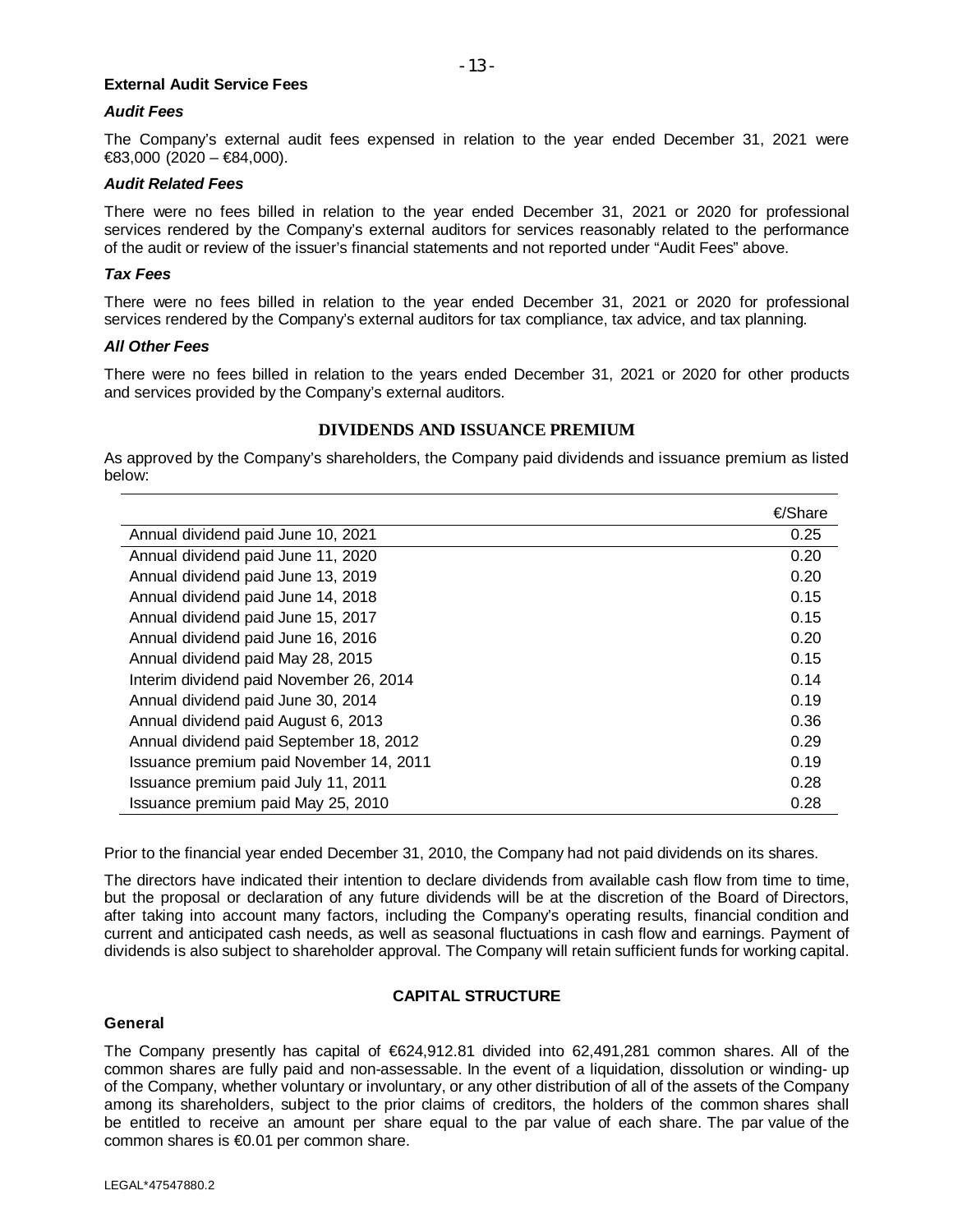## **Voting Rights and Shareholder Meetings**

In accordance with French law, there are two types of general meetings of shareholders: ordinary and extraordinary general meetings. Ordinary general meetings of shareholders are required for matters such as the election of directors, the appointment of the statutory auditors, the approval of the annual financial statements, and the determination of dividends. Extraordinary general meetings of shareholders are required for the approval of any amendment of the Company's charter and the approval of certain other extraordinary corporate actions of the Company, such as an increase or decrease in the Company's share capital (including a waiver of preferential subscription rights), the creation of a new class of shares, mergers, the sale or transfer of all of the Company's assets and the liquidation of the Company prior to the end of its statutory term.

Subject to the following, each common share entitles the holder thereof to one vote at an ordinary general meeting and an extraordinary general meeting. An automatic double voting right is granted to each share held in registered form for a period of two years. Attendance and the exercise of voting rights at ordinary general meetings and extraordinary general meetings are subject to certain conditions. In order to vote, a shareholder must have his common shares registered in his name in a shareholder account maintained by or on behalf of the Company at least two days prior to the meeting. Each common share confers on the shareholder the right to one vote. A shareholder has the right to vote at the meeting in person, to vote by mail or to vote by proxy. Under French law, the Company is obliged to send a vote by mail form to its shareholders, together with the text of the resolutions to be voted upon at the meeting to those of its shareholders that request it. However, if the Company elects, or is required under other applicable law, to send out to and solicit proxies from its shareholders, then it must always accompany the proxy form with a vote by mail form. Any abstention or lack of response in respect of a specific resolution on a vote by mail form will be construed as a vote against such resolution. A shareholder also has the option of completing a form of proxy to appoint a proxyholder (who must be the shareholder's spouse or another shareholder) to represent the shareholder at the meeting. If a proxy form does not indicate who is entitled to vote on behalf of the shareholder, the shareholder will be deemed to have approved all resolutions that have been approved by the Board of Directors of the Company and to have voted against any resolution not approved by the Board of Directors. When common shares will be held through nominees, those nominees shall be the sole "registered holders" and all rights described herein shall be derived solely from the beneficial holders' relationship with their nominees.

The quorum requirement for shareholders' meetings at which ordinary resolutions are to be passed is shareholders holding one-fifth of the common shares entitled to be voted at the meeting, whether present in person, represented by proxy or voting by mail. If such quorum is not present, the meeting must be adjourned. There is no quorum requirement for the adjourned meeting. For shareholders meetings at which a special resolution is to be passed, the quorum rules require that at least one-quarter of the common shares entitled to vote be present or represented by proxy or voted by mail (unless an increase in share capital is proposed through incorporation of reserves, profits or share premiums, in which case the quorum and majority required are the same as for an ordinary general meeting). Absent such quorum, such meeting must be adjourned. The quorum requirement is reduced to one-fifth of the common shares entitled to vote on recommencement of the adjourned meeting.

A simple majority of the common shares entitled to vote and present (including through vote by mail) or represented by proxy is required to pass an ordinary resolution; a two-thirds majority is required to pass a special resolution. Abstention by those present or represented by proxy but not voting is viewed as a vote against the resolution submitted to a vote.

Circumstances under French law that limit a shareholder's right to vote include: (a) common shares held by the Company may not be voted, (b) common shares held by shareholders who paid in-kind for any common shares may not be voted with respect to resolutions relating to the contribution in-kind, and (c)common shares held by parties having an interest in the subject matter of resolutions to be approved by the Company's shareholders and who are members of the Board of Directors may not be voted by such parties in respect of such resolutions.

In addition to rights to certain information regarding the Company, any shareholder may, at any time after a shareholders' meeting has been called, submit to the Board of Directors written questions relating to the agenda for the meeting. The Board of Directors is generally required to respond to such questions during the meeting.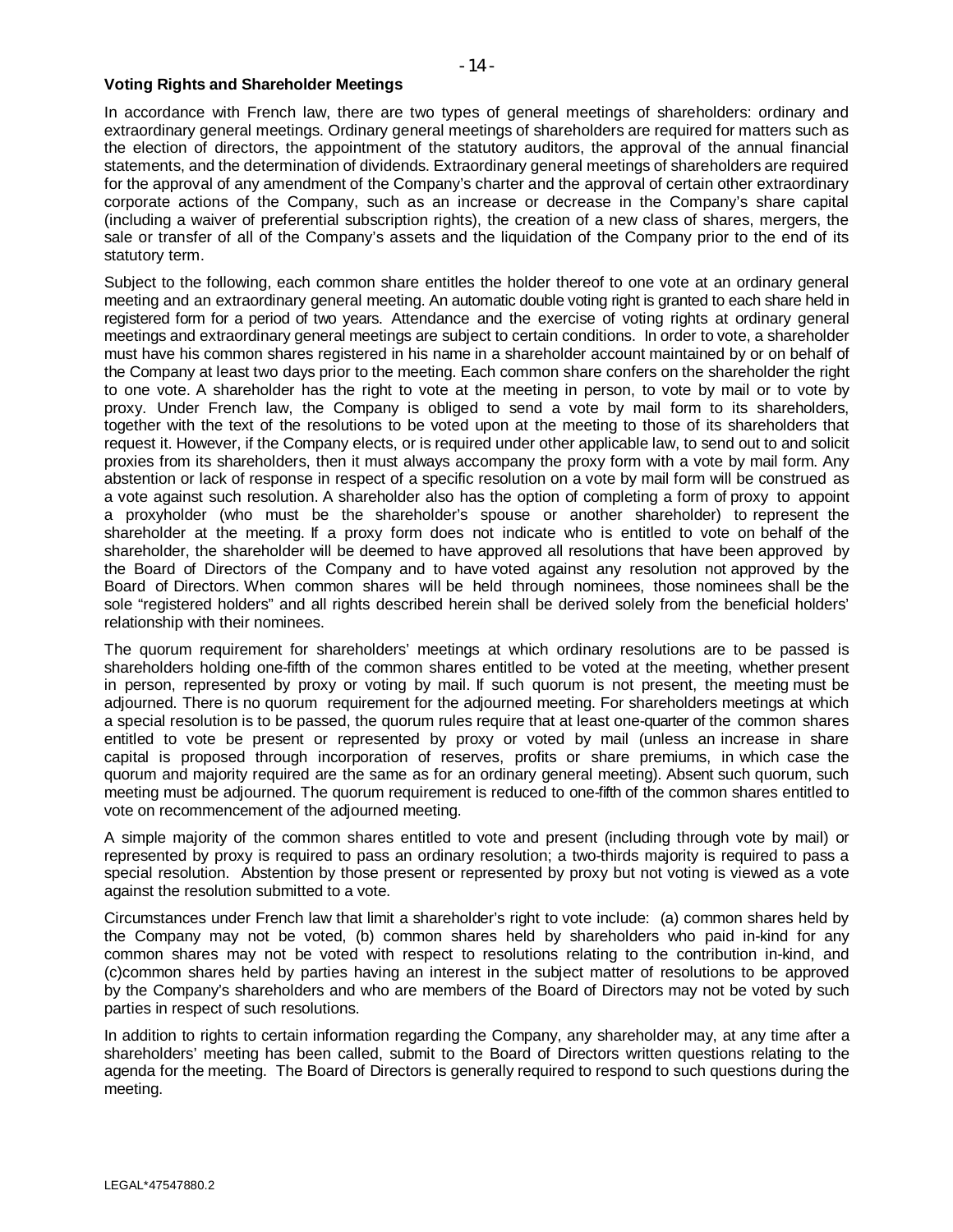## **Dividends**

Dividends, if as and when declared, will be distributed to shareholders pro rata according to their respective holdings of common shares. Dividends must be paid within nine months of the end of the Company's fiscal year and are payable to holders of common shares entitled to dividends on the date of payment. Dividends not claimed within five years of the date of payment revert to the French State.

# **Changes to Share Capital**

The share capital of the Company may be increased only with the approval of the shareholders at a shareholders' meeting.

French law permits different classes of shares. A new class of shares, if so created, could have liquidation, voting and dividend rights different from the common shares. The share capital of the Company can be decreased only with the approval of the shareholders at a shareholders' meeting. The share capital can be reduced either by decreasing the nominal value of the common shares or by reducing the number of outstanding shares. A reduction in the number of outstanding common shares can be effected either by an exchange of common shares or by the repurchase and cancellation by the Company of its shares. The procedures for reduction of capital are different depending on whether the reduction is motivated by losses or for other reasons.

# **Redemption and Repurchase of Shares**

Pursuant to French company law, the Company may not acquire its own shares except in certain circumstances such as (a) to reduce its share capital under certain circumstances and after the approval of the shareholders entitled to vote at an extraordinary general meeting, (b) to provide common shares for distribution to employees under a profit-sharing or stock option plan, or (c) to regulate, in certain circumstances, the price at which the shares are traded on a stock exchange. The amounts to be repurchased under (b) may not result in the company holding more than 10% of the outstanding common shares. French law provides that when a corporation holds its own shares, such shares become non-voting shares and do not give right to dividends. They also do not grant the corporation a preemptive right if new shares are issued for cash.

# **MARKET FOR SECURITIES**

The Company's common shares are listed for trading on the NYSE-Euronext Paris exchange under the symbol "EUR". The following table sets out the high and low trading price, and total number of common shares traded, during each month in 2021 on the NYSE-Euronext Paris exchange (in € per share, other than volume figures):

|         | January | February      | <b>March</b>     | <u>April</u>   | <b>May</b>      | <u>June</u>     |
|---------|---------|---------------|------------------|----------------|-----------------|-----------------|
| High:   | 3.29    | 3.32          | 3.25             | 3.30           | 3.45            | 3.53            |
| Low:    | 3.02    | 3.05          | 3.08             | 3.09           | 3.24            | 3.00            |
| Volume: | 186,673 | 235,755       | 147,205          | 129,560        | 148,086         | 663,085         |
|         | July    | <b>August</b> | <b>September</b> | <b>October</b> | <b>November</b> | <b>December</b> |
| High:   | 3.08    | 3.05          | 3.10             | 3.07           | 3.04            | 2.93            |
|         |         |               |                  |                |                 |                 |
| Low:    | 2.90    | 2.79          | 2.85             | 2.81           | 2.72            | 2.78            |

# **TRANSFER AGENT AND REGISTRAR**

The Company's transfer agent is Société Générale Securities Services. TSX Trust Services at its principal offices in Toronto, Ontario, serves as sub-transfer agent.

# **MATERIAL CONTRACTS**

The following is a description of the contracts, other than contracts entered into in the ordinary course of business of the Company, that are material to the Company and that were entered into in the year ended December 31, 2021 or which were entered into after January 1, 2002 and which are still in effect: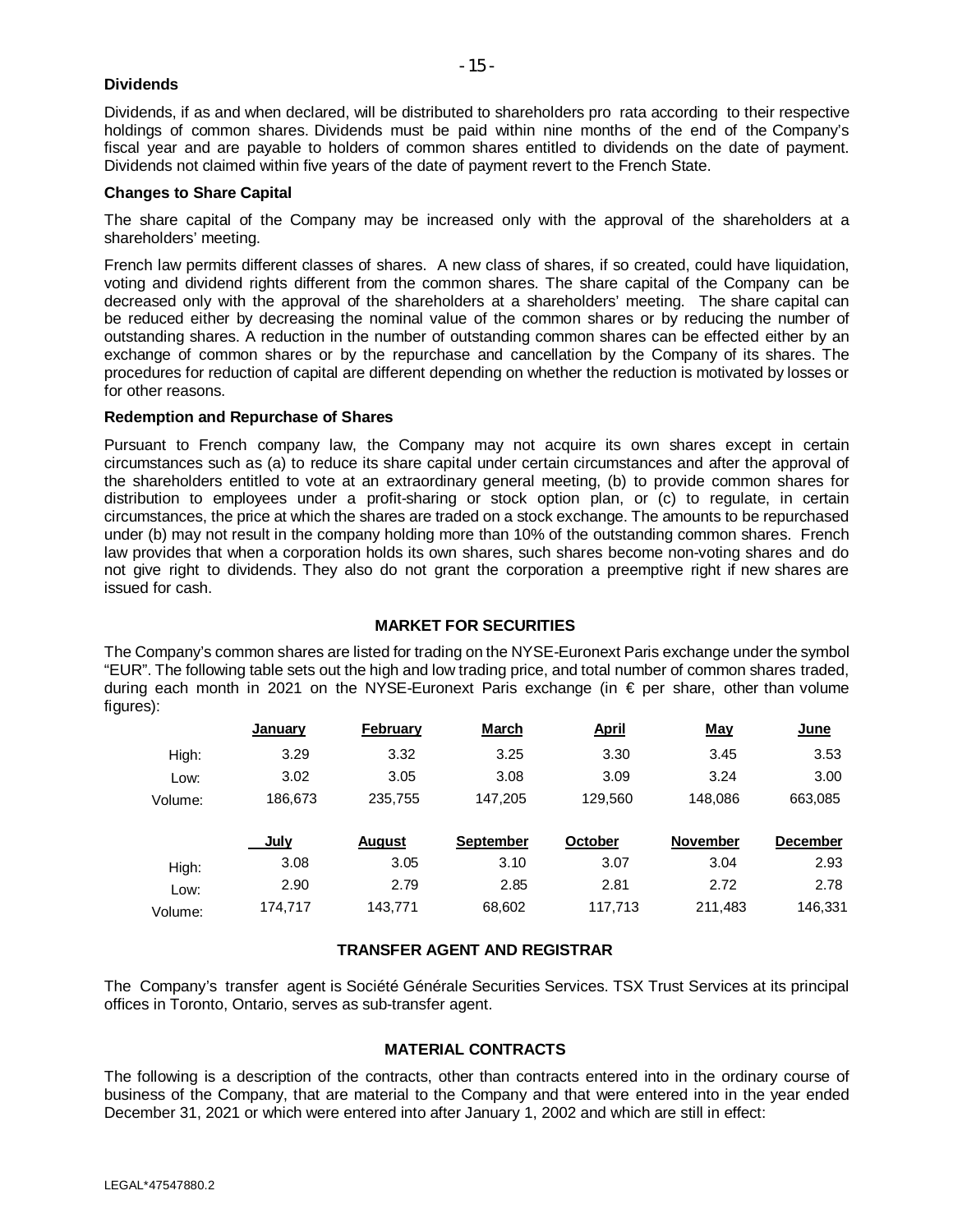- · Offer to acquire the Rosebel Royalty made by the Company to, and accepted by, Golden Star dated September 30, 2004 (as amended). See "Description of the Company's Business – Rosebel Royalty – Economic Terms of the Rosebel Royalty"; and
- · Support Services Agreement made effective as of and from November 10, 2015 between the Company and IAMGOLD. Refer to "Other Information Regarding the Company's Business – Employees and Support Services Agreement".

## **INTERESTS OF EXPERTS**

PricewaterhouseCoopers Audit, Paris, France is the Company's auditor in 2021. The Rosebel Report, referred to herein and filed with the Canadian securities regulators under applicable law, was prepared by Alain Mouton, Stéphane Rivard, Michel Dromacque, Gilles Ferlatte (IAMGOLD Corporation), Oy Leuangthong, Aleksandr Mitrofanov (SRK Consulting (Canada) Inc.), Ian Hugh Crundwell and Bruno Perron (WSP Canada Inc.), each a qualified person for the purposes of NI 43-101.

To the knowledge of the Company, none of PricewaterhouseCoopers Audit or the above mentioned qualified persons, and none of the partners or employees of PricewaterhouseCoopers Audit who are a "designated professional" of such firm, hold any registered or beneficial interest, directly or indirectly, in any securities or other property of the Company. Rosebel Gold Mines N.V. is an affiliate of the Company by virtue of it being a wholly owned indirect subsidiary of IAMGOLD, the Company's controlling shareholder.

# **ADDITIONAL INFORMATION**

Additional information relating to the Company may be found on SEDAR at [www.sedar.com.](http://www.sedar.com/)

Additional financial information is provided in the Company's audited financial statements and management's discussion and analysis for the year ended December 31, 2021.

Additional information, including principal holders of the Company's securities, executive compensation and loans to directors, executive officers and senior officers is contained in the Company's Information Circular dated April 18, 2022 prepared for the purposes of the Company's May 18, 2022 Annual Ordinary General Meeting of Shareholders. Additional financial information is provided in the Company's comparative financial statements and management's discussion and analysis for its most recently completed fiscal period.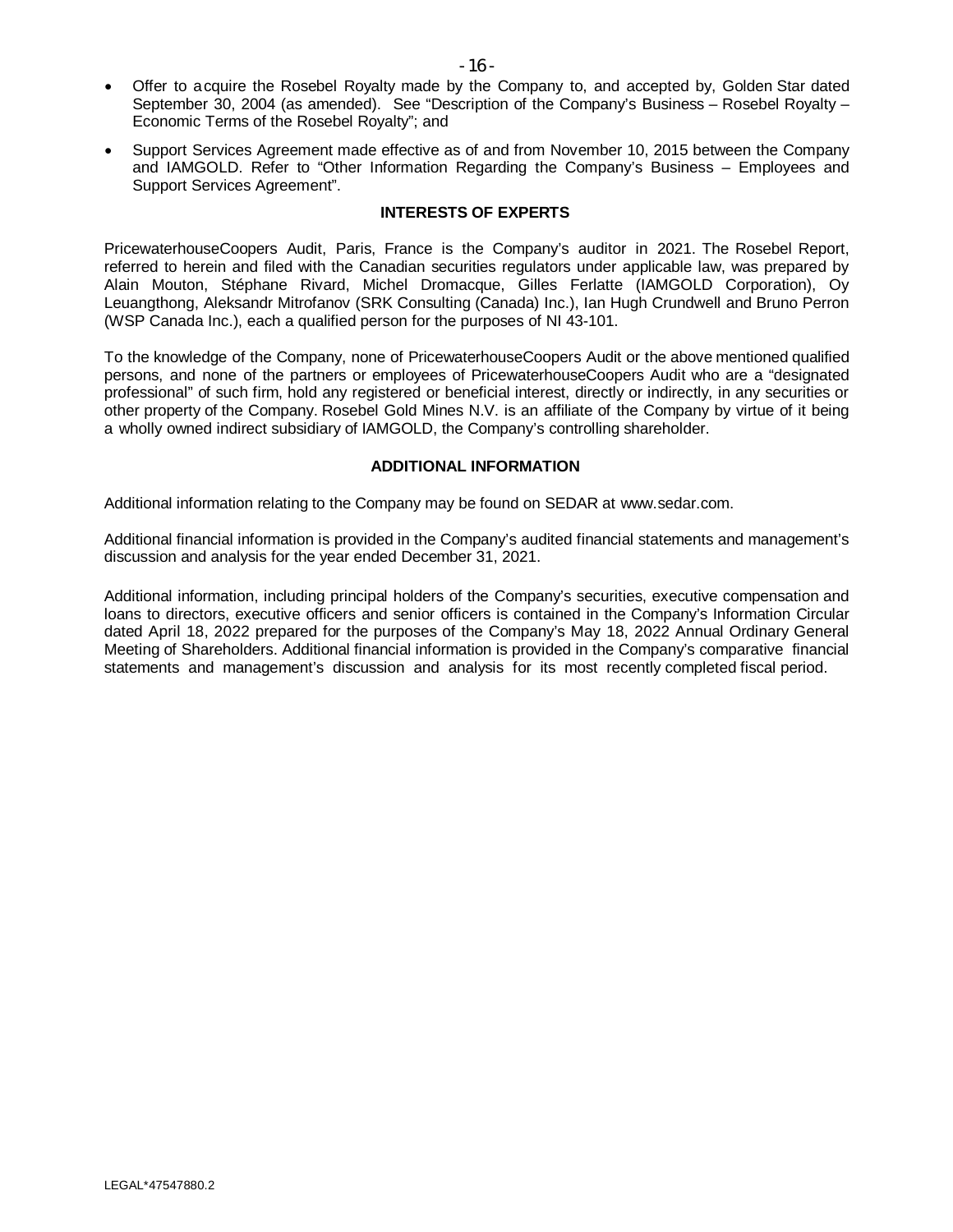# **Appendix**

# **THE AUDIT AND CORPORATE GOVERNANCE COMMITTEE**

#### **I. PURPOSE OF THE AUDIT AND CORPORATE GOVERNANCE COMMITTEE**

The purpose of the Audit and Corporate Governance Committee ("the Committee") is to assist the directors in fulfilling its oversight responsibilities by reviewing the financial information which will be provided to shareholders and others, identifying and monitoring the management of the principal risks that could impact the financial reports of the Company, reviewing the systems of corporate controls which management and directors have established and monitoring auditor independence and the audit process. The Committee also provides an avenue of communication among the external auditor, management and the directors. The Committee is also responsible for developing and monitoring the Company's overall approach to corporate governance, and matters relating to the selection and appointment of directors and the monitoring of director performance.

More specifically the purpose of the Committee is to satisfy itself that:

- A. The Company's annual financial statements fairly present in all material respects the financial condition, results of operations and cash flows of the Company and to recommend to the Board whether the annual financial statements should be approved.
- B. The financial information contained in the Company's quarterly financial statements and report, Annual Report to shareholders and other financial publications such as Management's Discussion and Analysis, the Annual Information Form and information contained in any other material disclosure document is complete and accurate in all material respects and to recommend to the Board whether these materials should be approved.
- C. The Company has appropriate systems of internal control, safeguarding of assets and financial reporting to ensure compliance with legal and regulatory requirements. This would include appropriate disclosure controls and procedures that enable financial information to be recorded, processed, summarized, and reported within the time periods required by law.
- D. The external auditor is independent and qualified and the external audit function has been effectively carried out and any matter which the external auditors wish to bring to the attention of the Board has been addressed. The Committee will also recommend to the Board the reappointment or appointment of auditors and their remuneration.
- E. The Company's approach to corporate governance is consistent with "best practices" in the context of the scope of the Company's stage of development and its business activities.
- F. The Company identifies suitable persons for election and re-election as directors, given the mix of skills and experience of the directors and the Company's requirements in the context of the scope of the Company's stage of development and its business activities, and that the performance of individual directors is monitored and reviewed from time to time and that appropriate continuing education opportunities are provided to individual directors as may be required.

#### **II. COMPOSITION AND TERMS OF OFFICE**

- A. Following each annual meeting of shareholders of the Company, the Board shall appoint not less than three directors to serve on the Committee, each of whom shall be an outside director who is unrelated and free from any relationship that would interfere with the exercise of his or her independent judgment and who shall otherwise meet all applicable independence and other requirements of law.
- B. All members shall be financially literate, defined as being able to read and understand basic financial statements (or as otherwise defined by applicable legislation), and at least one member shall have accounting or related financial management expertise or, if required by applicable legislation, shall be a financial expert.
- C. The Committee Chair shall be appointed by the Board.
- D. The Committee Chair shall:
	- (1) provide leadership to the Committee by reinforcing and monitoring the achievement of the Committee's objectives;
	- (2) coordinate the agenda, information packages and related events for Committee meetings with the Directeur Général;
	- (3) chair Committee meetings; and<br>(4) liaise with external auditors to e
	- liaise with external auditors to ensure changing standards of financial reporting and disclosures are addressed in a timely manner.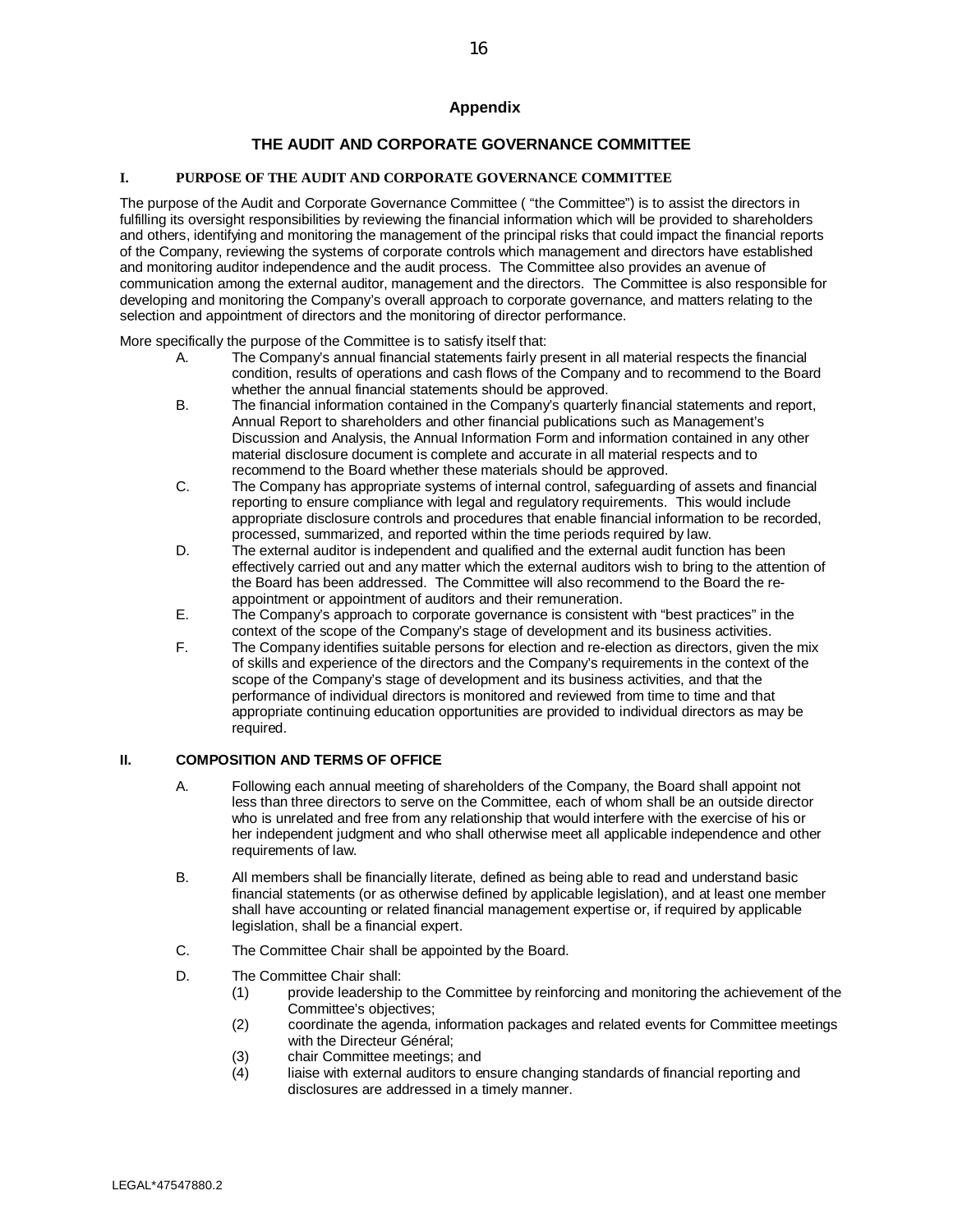- E. Any member may be removed or replaced at any time by the Board and shall cease to be a member upon ceasing to be a director. Each member shall hold office until the close of the next annual meeting of shareholders of the Company or until the member resigns or is replaced, whichever occurs first.
- F. The Committee will meet at least four times per year. The meetings will be scheduled to permit timely review of the interim and annual financial statements. Additional meetings may be held as deemed necessary by the Chair of the Committee or as requested by any member or by the external auditors.
- G. The Committee will meet periodically with management and the external auditors in separate sessions.
- H. The minutes of all meetings of the Committee will be provided to the Board.
- I. Supporting schedules and information reviewed by the Committee will be available for examination by any director upon requests to the Chair of the Committee.
- J. The external auditors shall be given notice of, and have the right to appear before and to be heard at, every meeting of the Committee, and shall appear before the Committee when requested to do so by the Committee.

#### **III. AUTHORITY AND RESPONSIBILITIES**

A. Audit Committee Terms of Reference

The Committee shall review and assess the adequacy of its terms of reference at least annually and submit its terms of reference to the Board for approval.

B. Financial Reporting Control Systems

The Committee shall:

- (1) review reports from senior officers outlining any significant changes in financial risks facing the Company;
- (2) review the management letter of the external auditors and the Company's responses to suggestions made;
- (3) review any new appointments to senior positions with financial reporting responsibilities, encompassing the positions the Directeur Général and any other such officer(s), and pre- approve the hiring to a financial reporting oversight role of any person who had been employed by the Company's external auditors within one year prior to the commencement of procedures for the current audit engagement; and
- (4) annually, as at the end of the Company's fiscal year, in consultation with management and external auditors, evaluate the Company's internal controls and procedures for financial reporting, discuss significant financial risk exposures and the steps management has taken to monitor, control, and report such exposures, and review significant findings prepared by the external auditors together with management's responses.
- C. Interim Financial Statements

The Committee shall:

- (1) review interim financial statements with Company officers prior to their release and recommend their approval to the Board; this will include a detailed review of quarterly and year-to-date results and Management's Discussion and Analysis;
- (2) review narrative comment and associated press releases, and accompanying interim financial statements; and
- (3) review prior to its release the Report to Shareholders that forms part of the quarterly and annual reporting of the Company.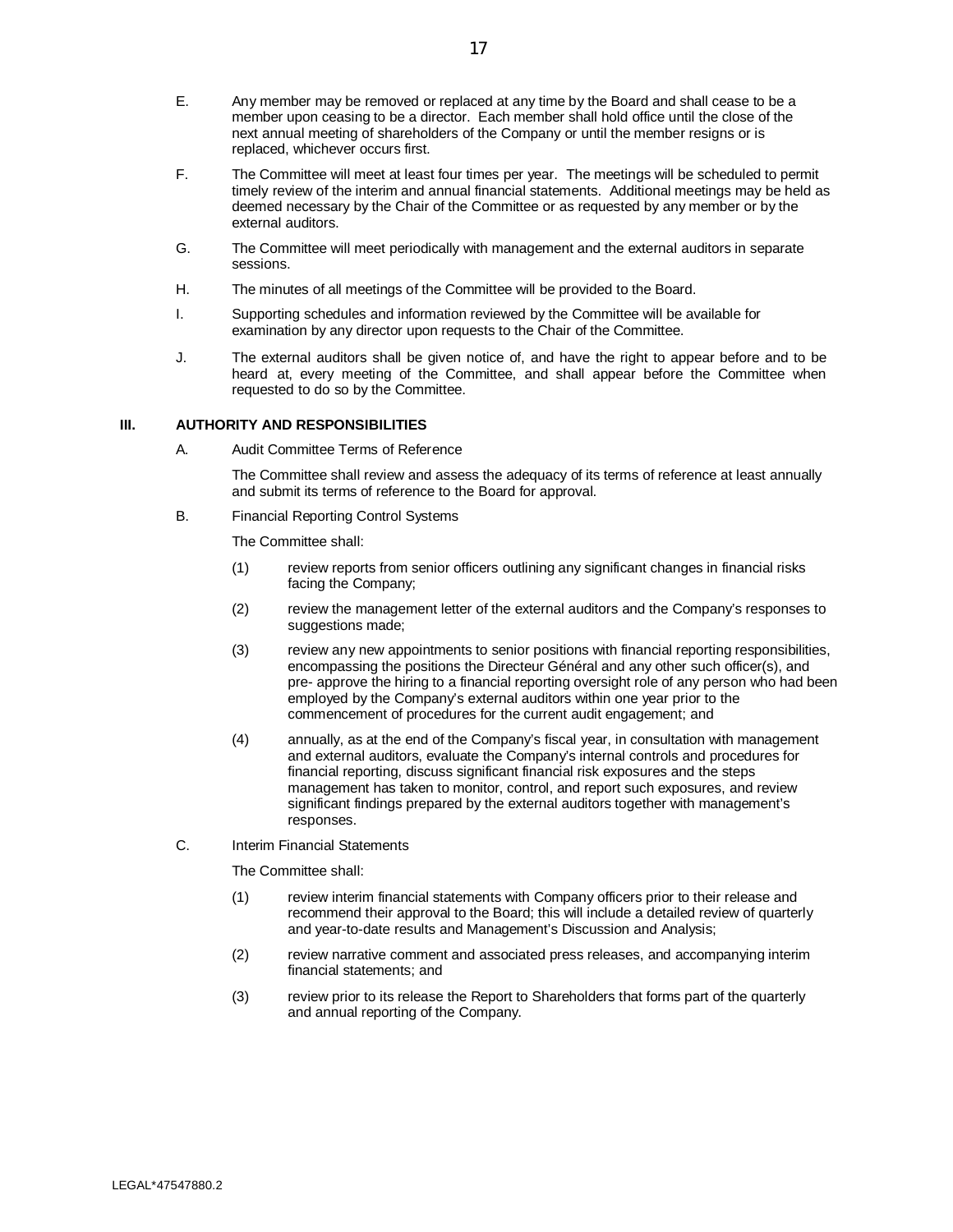D. Annual Financial Statements and Other Financial Information

The Committee shall:

- (1) review any changes in accounting policies or financial reporting requirements that may affect the current year's financial statements;
- (2) obtain summaries of significant issues regarding accounting principles, practices and significant management estimates and judgments, and other potentially difficult matters whose treatment in the annual financial statements merits advance consideration;
- (3) obtain draft annual financial statements in advance of the Committee meeting and assess, on a preliminary basis, the reasonableness of the financial statements in light of analysis provided by Company officers;
- (4) review and discuss reports from external auditors on:
	- a. all critical accounting policies and practices to be used;
	- b. all alternative treatments of financial information within generally accepted accounting principles that have been discussed with management, ramifications of the use of such alternative disclosure and treatments, and the treatment preferred by the independent external auditor;
	- c. other material written communications between the independent external auditor and management, such as any management letter or schedule of unadjusted differences;
	- d. the external auditor's attestation of management's internal control report required by applicable law; and
	- e. legal letters received from the Company's Counsel in connection with the annual audit of the Company.
- (5) review disclosures made to the Committee by the Directeur Général during their certification process for any statutory documents about any significant deficiencies in the design or operation of internal controls or material weakness therein and any fraud involving management or other employees who have a significant role in the Company's internal controls;
- (6) review with the management the internal control report required to be included in any statutory document;
- (7) review and investigate complaints and confidential submissions to the Company or the Committee regarding internal controls or questionable account or auditing matters;
- (8) review a summary provided by the Company's legal counsel of the status of any material pending or threatened litigation, claims and assessments;
- (9) discuss the annual financial statements and the auditors' report thereon in detail with the Company's officers and auditors;
- (10) review the Annual Report and other annual public information documents including the Annual Information Form and Management's Discussion and Analysis;
- (11) provide to the Board a recommendation as to whether the annual financial statements should be approved;
- (12) review the Company's various sources of risk and management's plans to mitigate such risk including insurance, hedging, etc.; and
- (13) review the actuarial finding status of the pension plans managed by the Company.
- E. External Audit Terms of Reference, Reports, Planning and Appointment

The external auditor shall report directly to the Committee. The Committee shall:

- (1) review the audit plan with the external auditors;
- (2) annually review and discuss with the external auditors all significant relationships they have with the Company that could impair the external auditors independence;
- (3) discuss with the external auditors, without management present, matters affecting the conduct of their audit and other corporate matters;